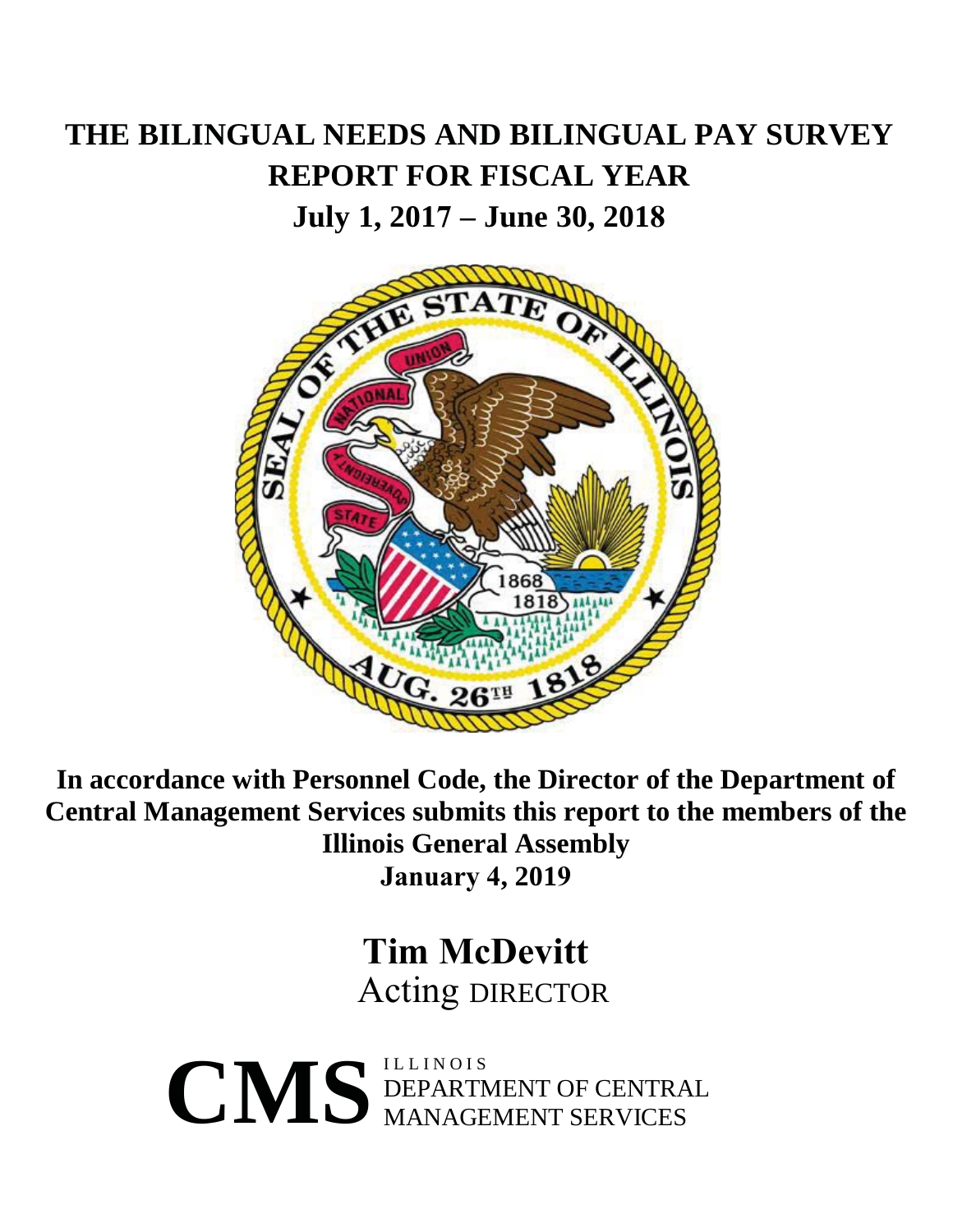

DEPARTMENT OF CENTRAL MANAGEMENT SERVICES Tim McDevitt, Acting Director

## **BILINGUAL NEEDS AND BILINGUAL PAY REPORT 2018**

## **Table of Contents**

| $\mathbf{I}$ . |                                             |  |
|----------------|---------------------------------------------|--|
| П.             |                                             |  |
| III.           |                                             |  |
| IV.            |                                             |  |
| V.             | CMS Required to Develop a Uniform Procedure |  |
| VI.            |                                             |  |
| VII.           |                                             |  |
|                |                                             |  |
| IX.            |                                             |  |
|                |                                             |  |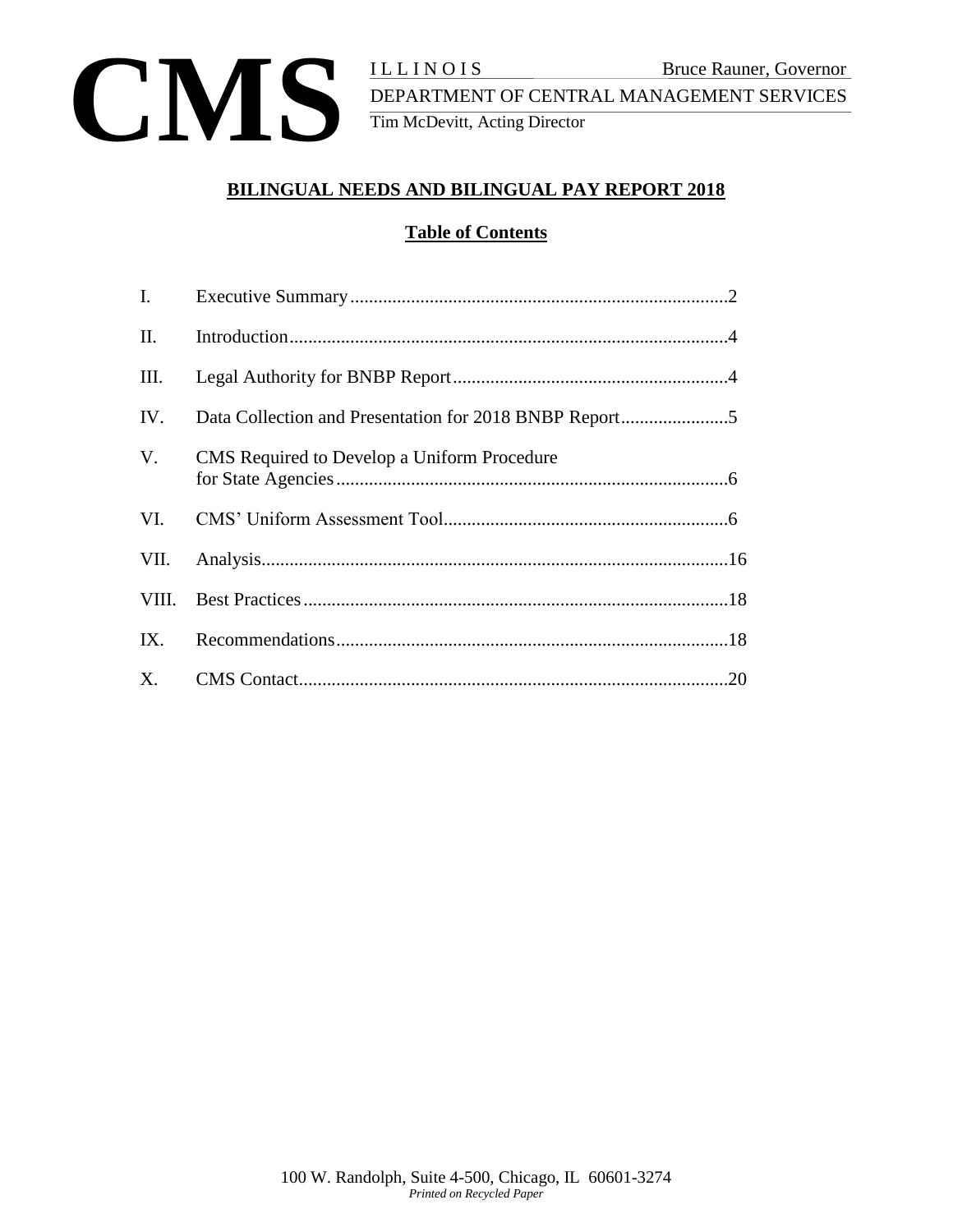

Bruce Rauner, Governor<br>DEPARTMENT OF CENTRAL MANAGEMENT SERVICES<br>Tim McDevitt, Acting Director DEPARTMENT OF CENTRAL MANAGEMENT SERVICES Tim McDevitt, Acting Director

## *As State employees,*

# *we are all part of a team of public servants*

## *working for our fellow citizens<sup>1</sup>*

 $\overline{a}$ <sup>1</sup> Se[e Governor Rauner's TEAM \(Transparent, Ethical, Accountable, Motivated\) website.](https://www2.illinois.gov/sites/TeamIllinois/Pages/default.aspx)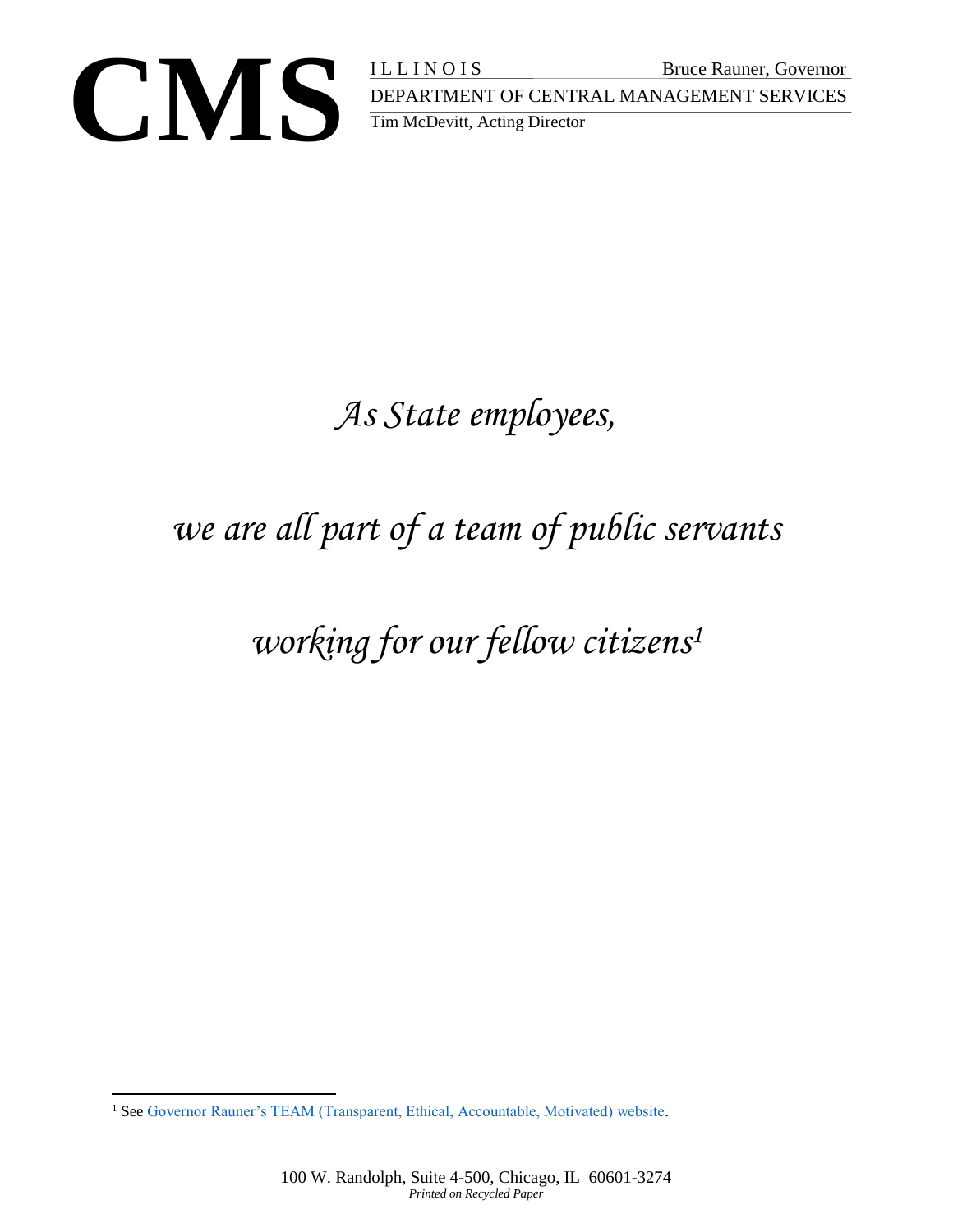#### **EXECUTIVE SUMMARY**

The State of Illinois is committed to ensuring that all Illinois residents can fully participate in civic life and enjoy unrestricted access to the rights, privileges, and benefits to which they are entitled. Our State provides services that are often vital for health, welfare, safety, and quality of life. The greater our ability to serve Illinois residents, the more effective Illinois government will be.

CMS is required to develop a uniform procedure for assessing an agency's need for employees with appropriate bilingual capabilities. Currently, State agencies have a variety of procedures in their budding bilingual programs that are not always consistent. The 2018 Bilingual Needs and Bilingual Pay (BNBP) Report offers a uniform assessment tool that agencies can use to determine the demand they face for bilingual services along with their capacity to address that demand. The uniform assessment tool is replete with ideas for how agencies can tailor current practices to improve their ability to serve limited English populations.

This BNBP Report should be read in conjunction with a newly-built user-friendly and interactive dashboard that consolidates agency-level and State-wide data from the past several years into an attractive and informative web-based tool, the Illinois Bilingual Interactions Dashboard (IBID). IBID makes it easy for the general public to examine State data setting their own parameters, which empowers users and increases transparency, ethics, accountability and motivation in State government. IBID's link is: [https://www2.illinois.gov/cms/personnel/DEP/Pages/BNBP.aspx.](https://www2.illinois.gov/cms/personnel/DEP/Pages/BNBP.aspx)

The most significant lesson from State-wide data is that State agencies must implement formal language tracking mechanisms for each of their public interactions, which can be folded into already existing public interaction tracking mechanisms. Without real-time language tracking mechanisms, it is impossible to truly appreciate the demand for bilingual services. The higher the data quality, the greater the chance for improvements to our bilingual program.

Nevertheless, overall results for the survey indicate that there is significant and growing need for bilingual services in Illinois. During fiscal year 2018, agencies reported almost three quarter of a million (726,284) bilingual interactions, up by 30,791 or 4% from last year. Bilingual interactions with the State tend to be quick (15 minutes or less) and frequent (occurring at least once a day), although bilingual interactions at some agencies, such as Children and Family Services and Revenue, last longer (more than half a day) and consume greater resources (indepth).

This year, for the first time, the 2018 BNBP Report introduces U.S. Census limited English proficiency (LEP) data as a method of gauging whether bilingual employees are located in areas with high potential for language assistance requests. While the State as a whole is filling more bilingual positions than it is losing, the location of bilingual State employees should better correspond to U.S. Census LEP data.

In this 2018 BNBP Report, individual agencies have been given tools to monitor themselves, make informed decisions, and craft targeted initiatives. Because the State's bilingual program is in its infancy and data quality needs to improve, there is not enough information to appreciate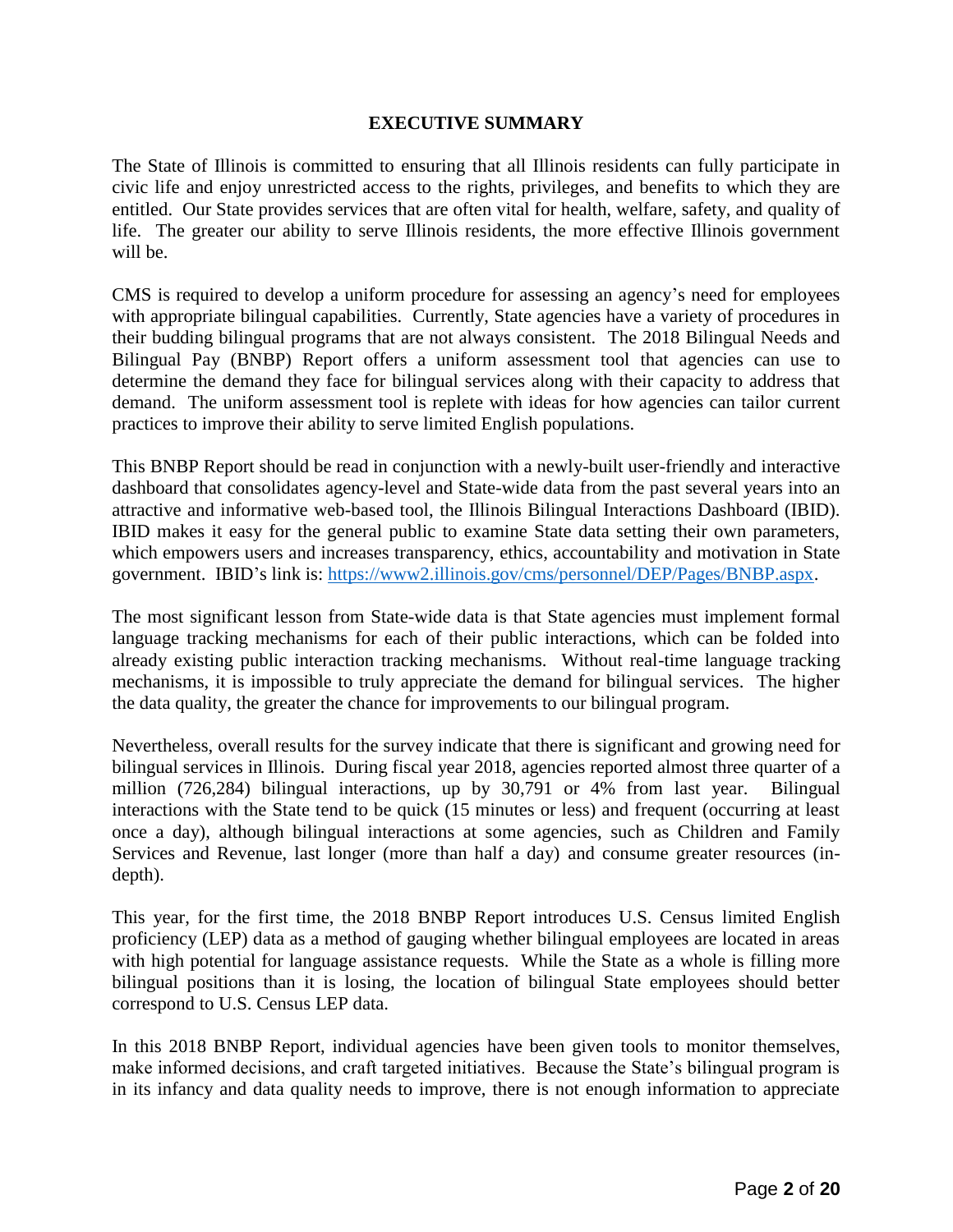which agencies have the most successful bilingual programs. As our bilingual program becomes more sophisticated and agencies become more deliberate in their choices involving bilingual issues, CMS will be better positioned to showcase how following the State's BNBP procedures will strengthen agencies' ability to represent everyone in their service populations, including LEP populations.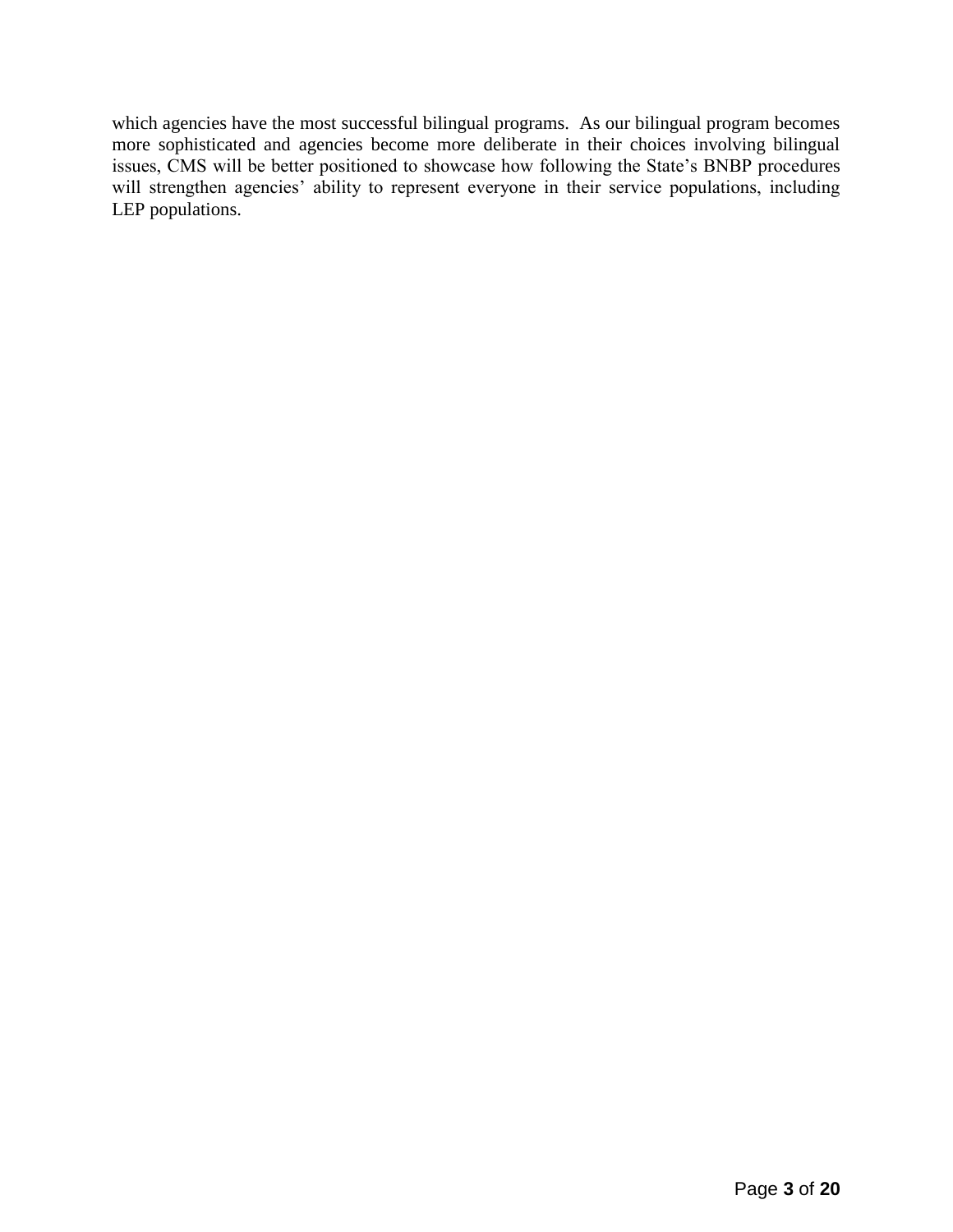#### **I. Introduction**

Illinois Governor Bruce Rauner has prioritized responsible and effective government within his administration through transparency, ethics, accountability, and motivation.<sup>2</sup> In recognition of Illinois' rich diversity, Governor Rauner has also instructed his administration to explore opportunities to improve the State's adeptness at being representative of and responsive to its people. Individuals with limited English proficiency (LEP)<sup>3</sup> have legal rights, privileges and benefits to which they are entitled, like their English-speaking counterparts. It is our goal to ensure that everyone we serve can fully participate in civic life and fully access State services, which are vital for the health, welfare, safety, and quality of life.

Illinois is home to more than one million LEP residents, which constitutes nearly 10% of our population and the fifth largest concentration of LEP individuals in the United States.<sup>4</sup> Between 1990 and 2013, the U.S. LEP population grew 80%, from nearly 14 million to 25.1 million. 5 The State must be prepared for additional growth.

Language barriers for limited English proficient residents pose challenges when trying to access information about available government services or an individual's legal rights or obligations.<sup>6</sup> Individuals with limited English proficiency  $(LEP)^7$  are subject to societal exclusion and marginalization, which makes it vital for State government to take steps to bridge language barriers. The price of marginalization is not only borne by the LEP individual, but the public safety, health, economic prosperity, and general welfare of all Illinois residents is furthered by increasing language access to State programs and services. 8

State government has a responsibility to ensure that all of the people we serve enjoy meaningful access to the State's programs, resources, and services. Bilingual employees are essential to ensure a fully representative, responsive, and effective State government. The strength of the State's Bilingual Program directly impacts the State's ability to effectively serve the public.

## **II. Legal Authority for BNBP Report**

 $\overline{a}$ 

CMS is specifically directed by the government of the State of Illinois Personnel Code to oversee the State's bilingual program by formulating strategies for language proficiency testing,

<sup>2</sup> *See*, [Governor Rauner's TEAM \(Transparent, Ethical, Accountable, Motivated\) website.](https://www2.illinois.gov/sites/TeamIllinois/Pages/default.aspx)

<sup>&</sup>lt;sup>3</sup> Limited English proficient (LEP) persons are defined as individuals who do not speak English as their primary language, and who have a limited ability to read, write, speak, or understand English. LEP.gov: [Frequently Asked](https://www.lep.gov/faqs/faqs.html)  [Questions.](https://www.lep.gov/faqs/faqs.html)

<sup>4</sup> [Migration Policy Institute, "The Limited English Proficient Population in the United States"](https://www.migrationpolicy.org/article/limited-english-proficient-population-united-states/) (July 8, 2015).

<sup>5</sup> [Migration Policy Institute, "The Limited English Proficient Population in the United States"](https://www.migrationpolicy.org/article/limited-english-proficient-population-united-states/) (July 8, 2015).

<sup>6</sup> [Language Access to Government Services Task Force Act,](http://www.ilga.gov/legislation/ilcs/ilcs3.asp?ActID=3808&ChapAct=20 ILCS 5095/&ChapterID=5&ChapterName=EXECUTIVE%20BRANCH&ActName=Language%20Access%20to%20Government%20Services%20Task%20Force%20Act.) 20 ILCS 5095/5(3).

 $\frac{7}{1}$  Limited English proficient (LEP) persons are defined as individuals who do not speak English as their primary language, and who have a limited ability to read, write, speak, or understand English. LEP.gov: [Frequently Asked](https://www.lep.gov/faqs/faqs.html)  [Questions.](https://www.lep.gov/faqs/faqs.html)

<sup>8</sup> [Language Access to Government Services Task Force Act,](http://www.ilga.gov/legislation/ilcs/ilcs3.asp?ActID=3808&ChapAct=20 ILCS 5095/&ChapterID=5&ChapterName=EXECUTIVE%20BRANCH&ActName=Language%20Access%20to%20Government%20Services%20Task%20Force%20Act.) at §5(5).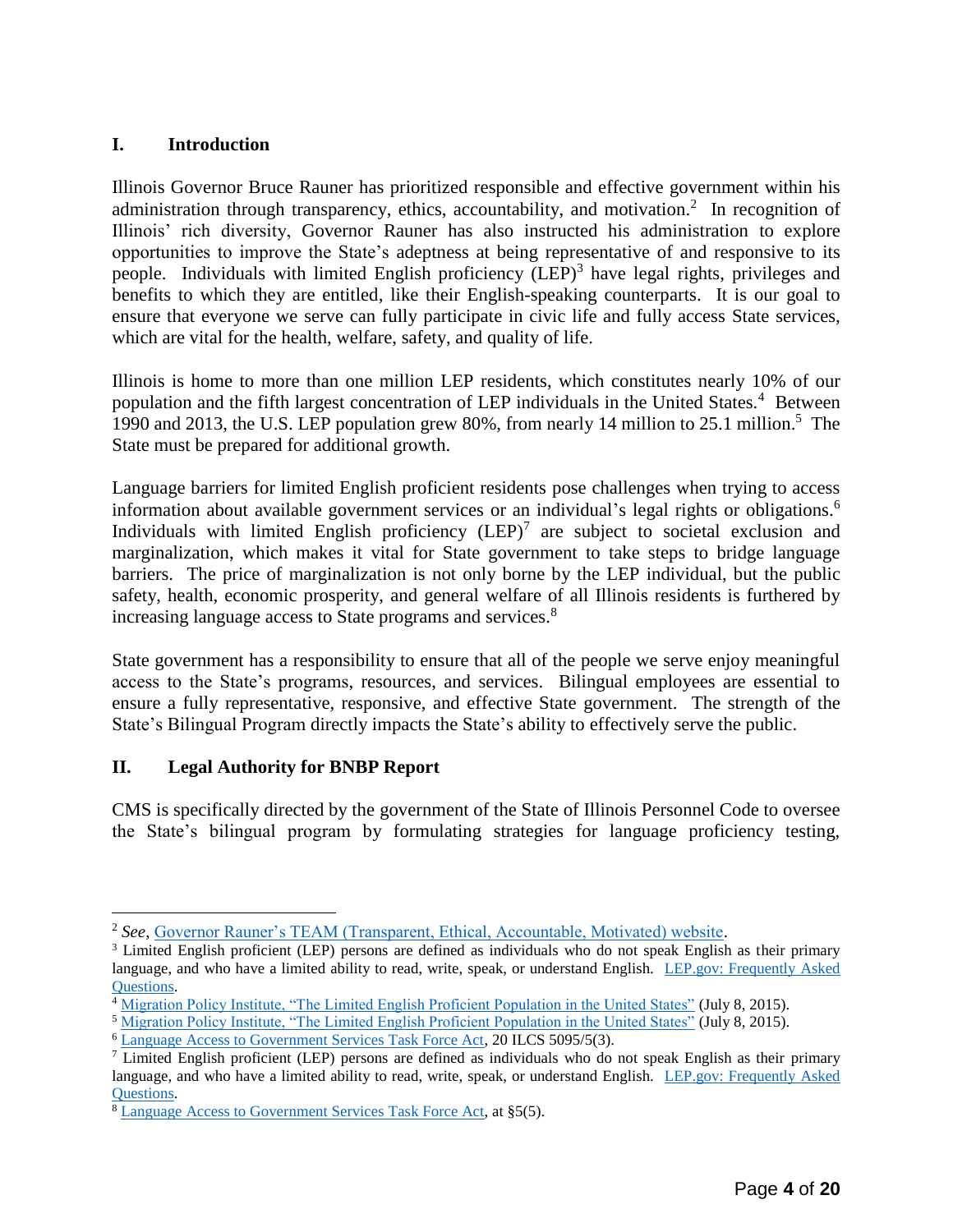requiring agencies to annually assess their bilingual programs, and filing annual reports to the General Assembly.<sup>9</sup> The annual BNBP Report must include:

- **A.** Each agency's needs assessment;
- **B.** Number of bilingual job postings;
- **C.** Number of bilingual positions filled;
- **D.** Number employees receiving bilingual pay;
- **E.** Number of employees receiving bilingual pay for languages other than signing or manual communication, and;
- **F.** Number of Hispanic/Latino and non-Hispanic/Latino employees who receive bilingual pay for languages other than signing or manual communication.

This 2018 Bilingual Needs and Bilingual Pay Report includes all statutorily required elements. It should be noted that because CMS' jurisdiction is limited to those positions covered by the Personnel Code, when this BNBP Report refers to "State employee" it is referring to State employees in Code-covered positions, unless otherwise stated.

CMS is also required to develop a uniform procedure for agencies to assess the need for employees with appropriate bilingual capabilities. The bulk of this BNBP Report centers around this uniform procedure.

#### **III. Data Collection and Presentation for 2018 BNBP Report**

#### **A. Data Collection**

To obtain the required data from agencies for the 2018 BNBP Report, CMS sends agencies an annual BNBP survey. The 2018 BNBP survey was sent to the  $50 \text{ coded}^{10}$  agencies, plus noncoded agencies who have voluntarily participated in the past. Data was requested for fiscal year 2018, which began July 1, 2017 and ended June 30, 2018. All coded agencies submitted a response, although one agency did not certify its survey responses (Transportation) and one selected "I Do Not Agree" (Workers Compensation Commission).

One non-code agency voluntarily responded: Executive Ethics Commission. One non-code agency partially responded: Illinois State Board of Education.

#### **B. Data Presentation: Illinois Bilingual Interactions Dashboard (IBID)**

This year, CMS transformed how we display and analyze our data. Instead of inserting twodimensional charts into the annual BNBP Report, we synthesized agencies' current and previous survey responses and built an informative, visual and interactive dashboard – the Illinois Bilingual Interactions Dashboard (IBID) – which allows users to quickly access State-wide and agency-level data, examine yearly trends, and isolate agencies for focused review.

<sup>&</sup>lt;sup>9</sup> [Illinois Personnel Code,](http://www.ilga.gov/legislation/ilcs/ilcs3.asp?ActID=236&ChapterID=5) 20 ILCS 415/9(6).

<sup>&</sup>lt;sup>10</sup> "Coded" means covered by the Personnel Code.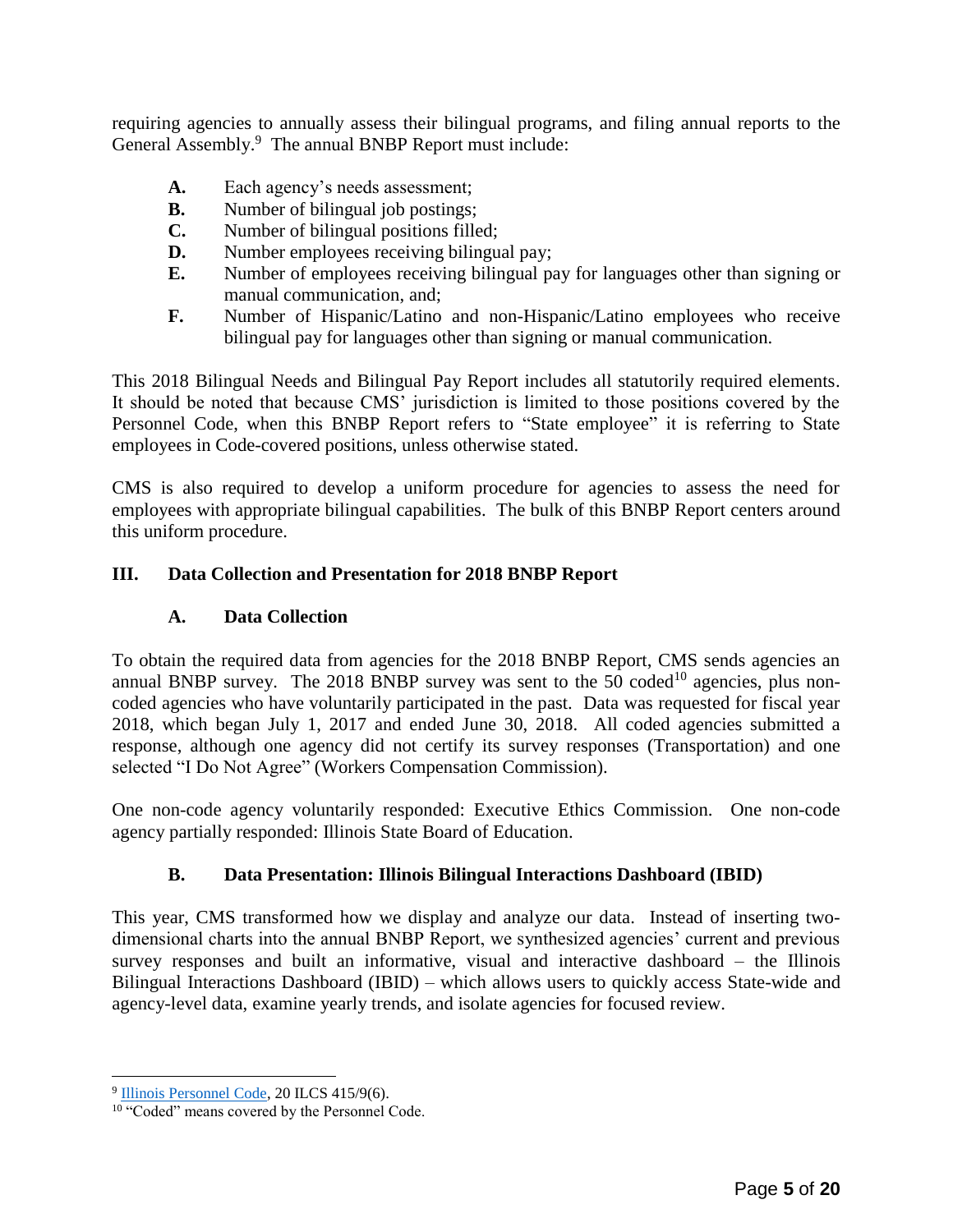IBID increases the State's transparency, accountability, and motivation to rely on data to drive diversity strategies.

IBID can be found at <https://www2.illinois.gov/cms/personnel/DEP/Pages/BNBP.aspx> and should be considered part of and examined in connection with this 2018 BNBP Report.

## **IV. CMS Required to Develop a Uniform Procedure for State Agencies**

Currently, agencies act in relative isolation when it comes to their bilingual programs. Many programs are dissimilar or inconsistent and agencies have requested guidance from CMS. The Personnel Code specifically requires CMS to develop a uniform procedure for assessing an agency's need for employees with appropriate bilingual capabilities.<sup>11</sup> Over the years, CMS has consulted with stakeholders, including the Hispanic and Asian-American Employment Plan Advisory Councils, agency representatives, elected officials, advocacy organizations, and the general public, regarding bilingual communication by State government, all of which has generated excellent ideas. In the 2017 BNBP Report, CMS laid out elements to include in a uniform procedure. In this 2018 BNBP Report, CMS provides a detailed uniform procedure for agencies to use to help them grow their bilingual programs.

#### **V. CMS' Uniform Assessment Tool**

CMS proposes a two-part bilingual plan. The first part focuses on determining the demand for bilingual services; the second part focuses on assessing the agency's capacity to address the demand for bilingual services. This bilingual plan should be interpreted as a living document intended to evolve as the State's data collection and utilization improve.

#### **A. Overall Policy Goals**

In developing the uniform procedure for assessing agencies' need for employees with appropriate bilingual capabilities, our goal is to eliminate limited English proficiency as a barrier to accessing State services, programs, or activities.

#### 1. **Statewide Consistency in Providing Meaningful Access to LEP Individuals**

Our overall policy goal is to weave together a cohesive, strategic State-wide approach that ensures that all Illinois residents, regardless of which State agency they contact, have the opportunity to be informed of, participate in, and benefit from public services, programs, and activities at a level equal to English proficient individuals.

Language access to programs or services should be accurate, timely, and effective. State services to LEP individuals should not be significantly restricted, delayed, or inferior compared to those provided to English proficient individuals.

<sup>&</sup>lt;sup>11</sup> [Illinois Personnel Code,](http://www.ilga.gov/legislation/ilcs/ilcs3.asp?ActID=236&ChapterID=5) 20 ILCS 415/9(6).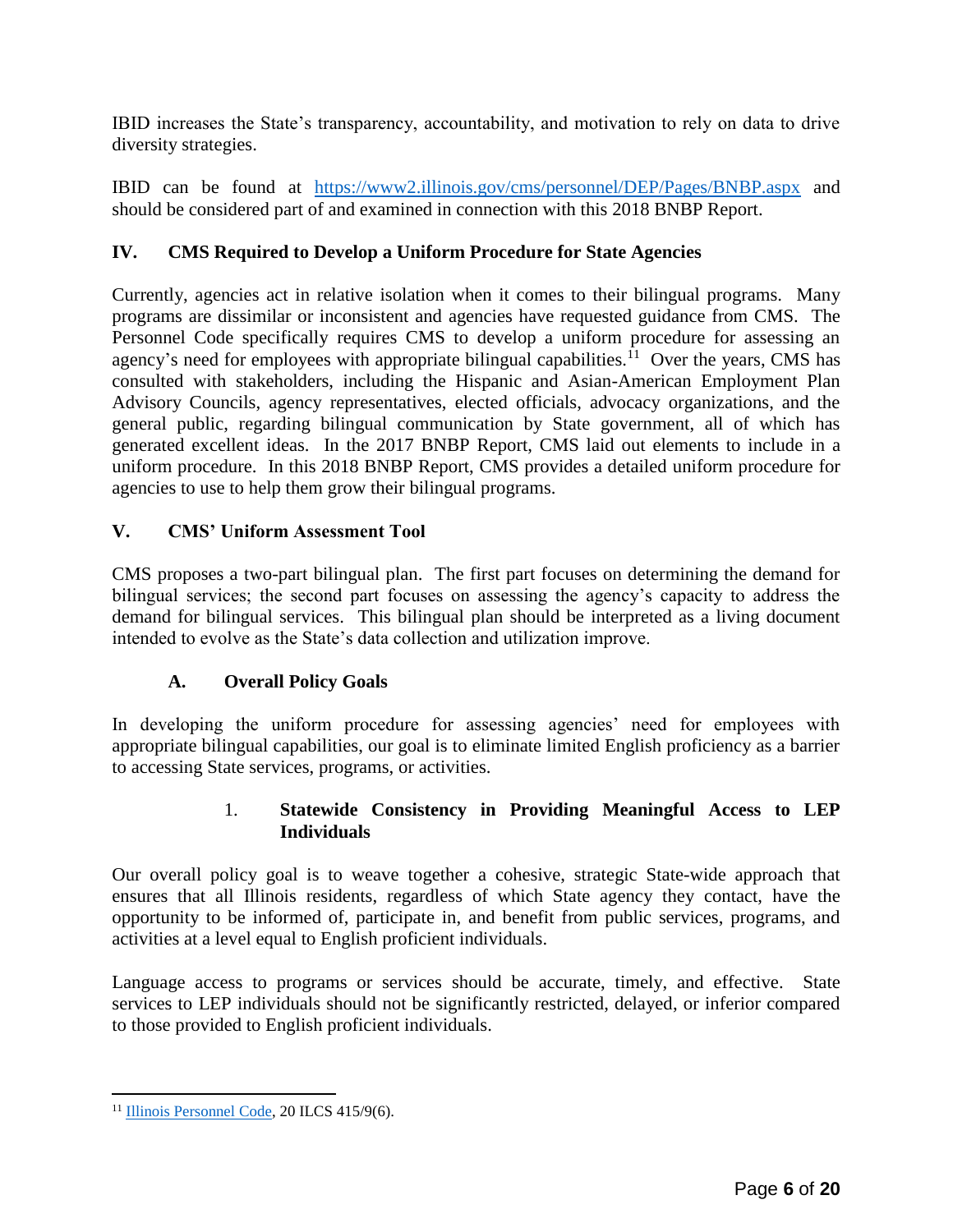## 2. **Language Assistance Mode Matching**

Ideally, the mode of the bilingual services should match the LEP individuals mode of contact; e.g., in person if the LEP individual is in person, by phone if the LEP individual is on the phone, etc. State agencies should first look to their bilingual staff to provide language assistance. If no one is available, then agencies should take advantage of the CMS language use master contract or other available professional resources and consider this unavailability when evaluating their bilingual programs.

## 3. **The State is Responsible for Ensuring Unimpaired Communications**

LEP individuals will avoid contact with the State if they believe it is futile. Agencies are responsible for creating an environment in which LEP individuals are aware of the availability of free bilingual services. Frontline bilingual and non-bilingual employees alike bear the burden of ensuring communications are not impaired due to a language barrier and should proactively strive to assist someone who has given reason to believe they need bilingual services.

## **B. Part I: Assessing Demand for Bilingual Services**

## 1. **Language Tracking**

The most accurate method of determining the need for bilingual services by an agency is by tracking all of the languages in which bilingual interactions with the public occur. As in years past, the State's most important and most urgent need is for agencies to diligently track all languages in which interactions with the public occur, including English, in order to measure proportions.

While some agencies use language tracking mechanisms on the frontline and in real-time, 31% of agencies that reported bilingual interactions do not track at all or track only certain modes of communication (e.g., email but not in-person), including the agency that reported the largest volume of bilingual interactions<sup>12</sup> and the agency that reported the sixth largest.<sup>13</sup> Some agencies report surveying the frontline staff; however, this still requires the frontline staff to estimate based on memory. We encourage all agencies to adopt a formal real-time language tracking mechanism to improve data accuracy.

Due to the lack of tracking mechanisms, certain data seem inaccurate. For example, State Police estimated 0 bilingual interactions last year. While sworn officers are exempt from the Personnel Code, civilians are not, including those receiving emergency calls. Other agencies also reported a surprisingly low number of bilingual interactions with the public last year, including Deaf and Hard of Hearing Commission (0), Transportation  $(0)^{14}$  and Juvenile Justice (422). We emphasize that the more accurate our data, the more informed our policies will be.

<sup>&</sup>lt;sup>12</sup> Healthcare and Family Services.

<sup>&</sup>lt;sup>13</sup> Revenue.

<sup>&</sup>lt;sup>14</sup> The Department of Transportation is split between coded and non-coded positions.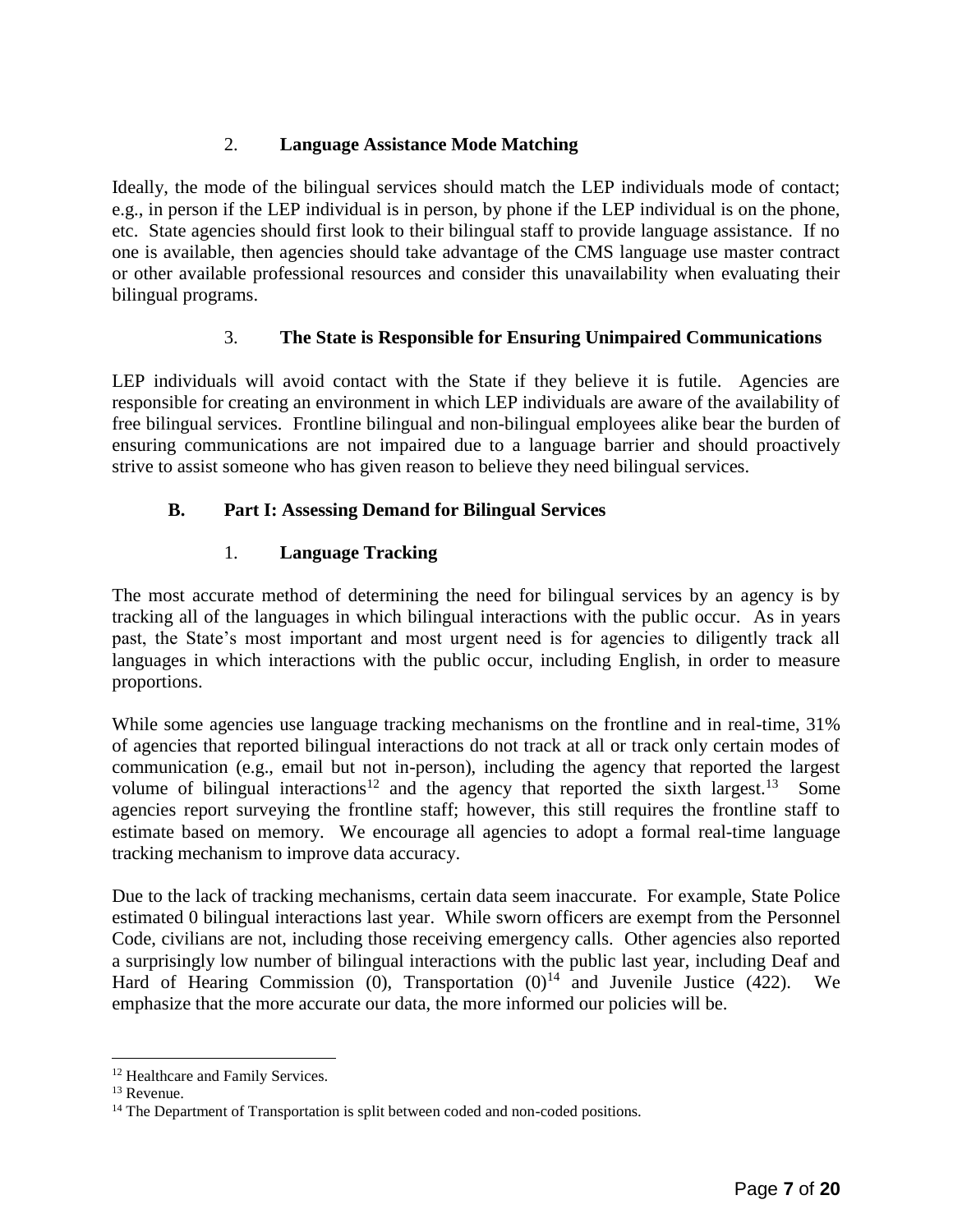#### **a. Volume of Bilingual Interactions**

During fiscal year 2018, agencies reported a total of 726,284 bilingual interactions, up by 30,791 or 4% from last year's reported 695,493 bilingual interactions. Roughly half (49%) of the bilingual interactions were reported by one agency: Healthcare and Family Services. Together, Healthcare and Family Services and Human Services reported 79% of the State's bilingual interactions.

Most agencies reported a small number of bilingual interactions. Sixteen agencies (31%) reported 0 bilingual interactions and 66% reported under 1,000 bilingual interactions. Of the 69% of agencies that reported at least one bilingual interaction last year, the number ranged from one<sup>15</sup> to 355,236.<sup>16</sup>

Six agencies reported 18,000 or more bilingual encounters last year; the rest reported under 10,000. One agency handled half (49%) of the State's bilingual interactions: Department of Health and Family Services. In rank order, the six agencies reporting the largest number of bilingual interactions are: Department of Healthcare and Family Services, Department of Human Services, Department of Children and Family Services, Department of Employment Security, Department of the Lottery, and Department of Revenue.

For purposes of this 2018 BNBP Report, these agencies will be referred to as the "big six." Five of the big six agencies are the same as last year; this year the Lottery replaced Public Health in the big six.

## **b. Frequency of Bilingual Interactions**

As IBID reflects, since 2015 more than half of the State's bilingual employees have used their bilingual skills at least monthly, with the bulk of those using their skills every day.

Within the big six agencies, employees of Children and Family Services and Employment Security used their bilingual skills at least once a day, nearly 100% of the time, employees of Lottery and Revenue used their bilingual skills at least once a day, 75% of the time (note that for Lottery this is consistent but an uptick for Revenue), employees of Healthcare and Family Services used their bilingual skills at least once a day, 67% of the time, and employees of Human Services used their bilingual skills at least once a day, approximately half of the time.

## **c. Length of Bilingual Interactions**

Just over three-fourths of the State's bilingual interactions lasted 15 minutes or less last year, a proportion which has been rising over the past four years.

<sup>15</sup> Labor Relations Board – Educational.

<sup>&</sup>lt;sup>16</sup> Healthcare and Human Services.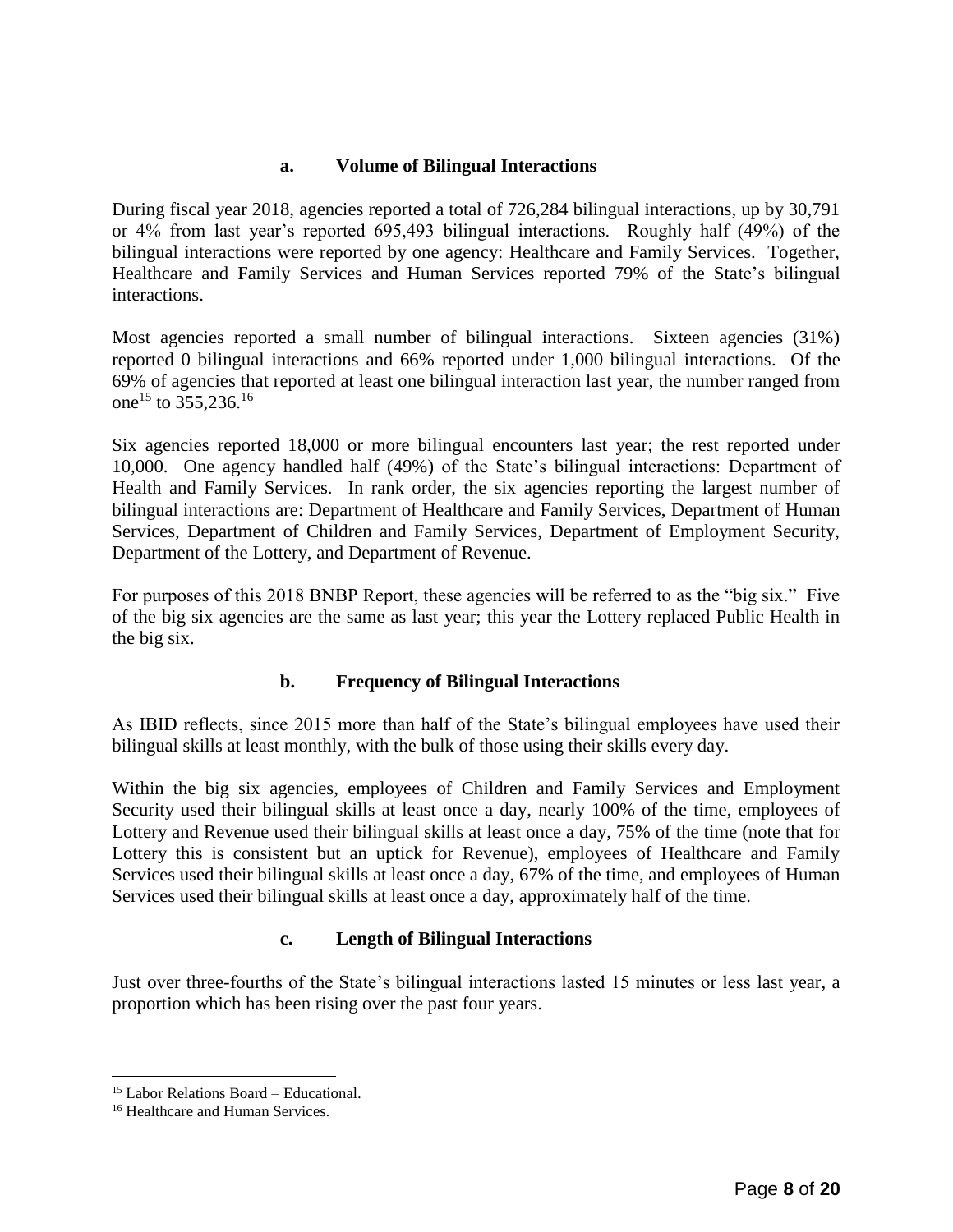On average over the past four years, the vast majority bilingual interactions (76%) with Lottery and Revenue lasted 15 minutes or less. Bilingual interactions with Healthcare and Family Services and Human Services tend to conclude within a half-day, with roughly half of those concluding within 15 minutes. The outlier is Children and Family Services with which all bilingual interactions have lasted longer than half a day for the past four years.

## **d. Resources Consumed**

Agencies were asked for the percent of time bilingual interactions were "in-depth," defined as:

- *More than a brief written translation (the transference of meaning from text-to-text, and more than speech translation for the purpose of facilitating dialogue).*
- *A commitment of extensive time and resources.*
- *The simultaneous or consecutive interpretation of complex concepts.*

Nearly half (49%) of the agencies reported zero in-depth bilingual interactions last year. Four agencies reported that 100% of their bilingual interactions are in-depth: Children and Family Services, Commerce Commission, Housing Development Authority, and Financial and Professional Regulation. Revenue reported that 99% of its bilingual interactions are in-depth.

Within the remaining four agencies in the big six, for the past three years 100% of the bilingual interactions encountered by employees of Children and Family Services and Revenue were indepth, under 50% of the bilingual interactions encountered by employees of Healthcare and Family Services, Human Services, and Lottery<sup>17</sup> were in-depth, and 55% of the bilingual interactions encountered by employees of Employment Security were in-depth, which is a sharp decline from 2016 and 2017 when 100% were in-depth.

## **C. Mitigation Against Self-Selection**

In addition to the LEP population that actually contacts an agency, we must consider the potential LEP population that would contact the agency absent perceived language barriers, some of which we are not yet aware. Otherwise, we hinder our ability to accomplish our goal of equal and meaningful access for all to State government. Accordingly, best practices dictate that we examine factors that could positively influence communication flow between State government and LEP populations.

#### 1. **LEP U.S. Census Data**

 $\overline{a}$ 

Reviewing U.S. Census data regarding the LEP populations surrounding State facilities offers a benchmark for assessing the agency's LEP service population, though not all of the LEP individuals in those LEP populations will fall within an agency's service population.

<sup>&</sup>lt;sup>17</sup> Over the past three years, the proportion of in-depth bilingual interactions by Lottery employees has steadily risen from 14% to 50%.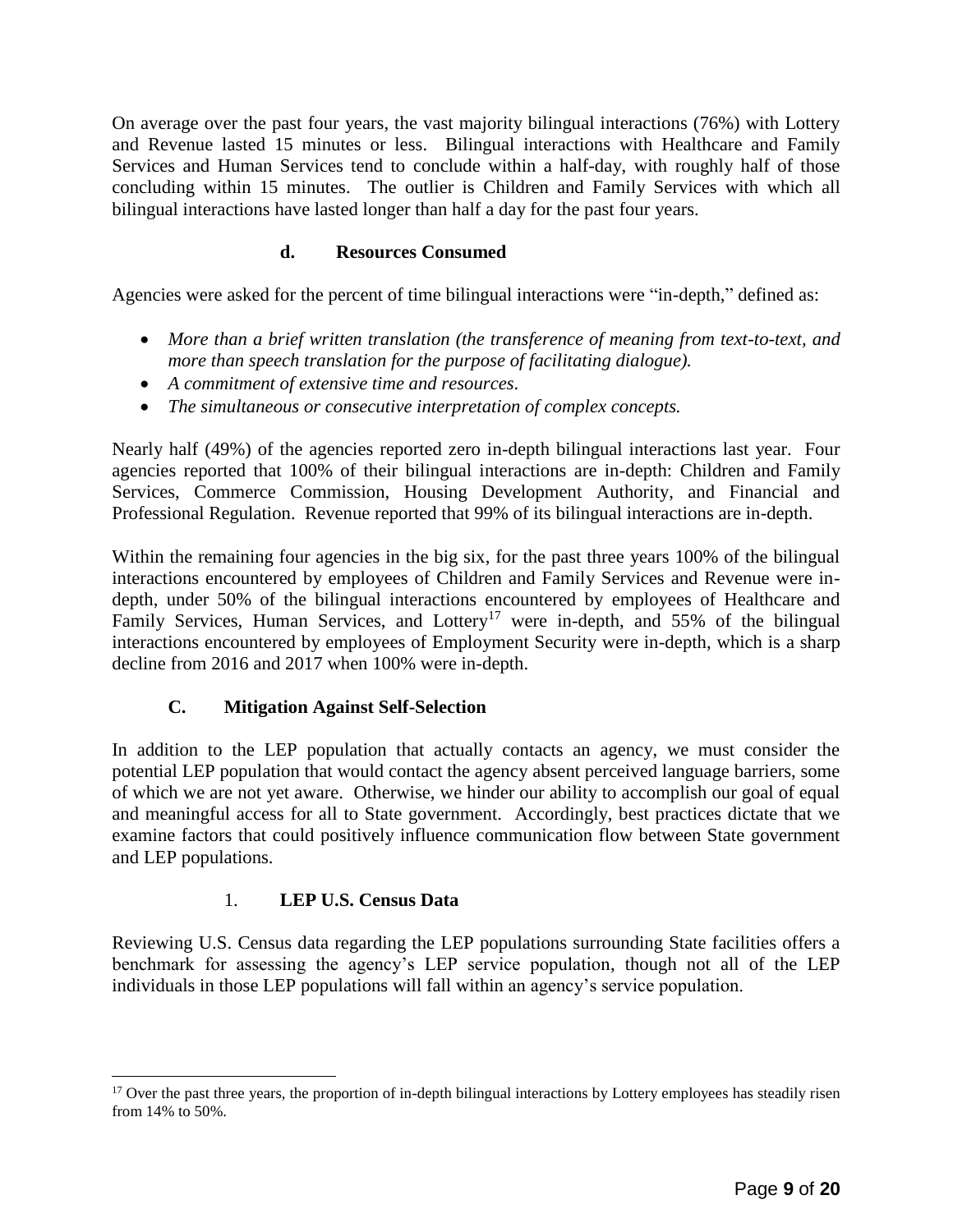The Illinois Department of Human Rights divides the State into 10 regions that agencies are familiar with due to the mandatory quarterly EEO/AA<sup>18</sup> reports agencies file with Human Rights. IBID provides a side-by-side comparison of the State's LEP population and location of bilingual State employees by geographic region.

IBID's heatmaps reflect that over the years the geographic location of State bilingual employees has roughly matched the location of LEP populations with the densest LEP and State bilingual employee populations in Region 1 (which includes Cook county), with the following exceptions: Regions 2 (northern part of the State) and 4 (western part of the State) are consistently more densely populated with LEP populations than with State bilingual employees, although the number of State bilingual employees in these regions has risen over the years. Also, while the heatmaps do not reflect a dense LEP population in Region 7 (which includes Sangamon county) there is consistently a dense State bilingual employee population there.

Likewise, employees in all of the big six agencies are most densely located in Region 1 (which includes Cook county). Otherwise, there is inconsistency between the location of LEP populations and the location of bilingual State employees.

## 2. **Publicize Availability of Free Bilingual Services**

To counteract LEP individuals self-selecting out of our data pool on the false assumption that attempts at communication will be futile, agencies should widely publicize the availability of free bilingual services.

## **a. Proactive Translation**

Agencies have the resources to reach the LEP population through their websites and written materials. To that end, agencies should translate the most important and most visited portions of their websites into the languages most commonly encountered along with the agency's most important and most disseminated written materials, which should also be posted on the website.<sup>19</sup>

Fewer than one quarter of the agencies have translated their websites into languages other than English. Of the 76% of agencies that have not yet translated their websites, two of the big six agencies are included: Healthcare and Family Services (which reported 49% of the State's bilingual interactions last year) and Revenue.

Another way to publicize the availability of free bilingual services is by posting notices in each facility in conspicuous locations and in the languages most commonly encountered. Agencies were asked whether and where they post notices of the availability of free bilingual services, and if so, (a) whether notices were posted on the agency's website, every public entrance to the facility, or service desk of all frontline staff, or two or more of the above, and (b) whether notices were posted in languages other than English.

<sup>18</sup> EEO/AA stands for Equal Employment Opportunity/Affirmative Action.

<sup>&</sup>lt;sup>19</sup> The current BNBP Survey does not request information regarding agencies' translated written materials, but CMS intends to request this in future surveys.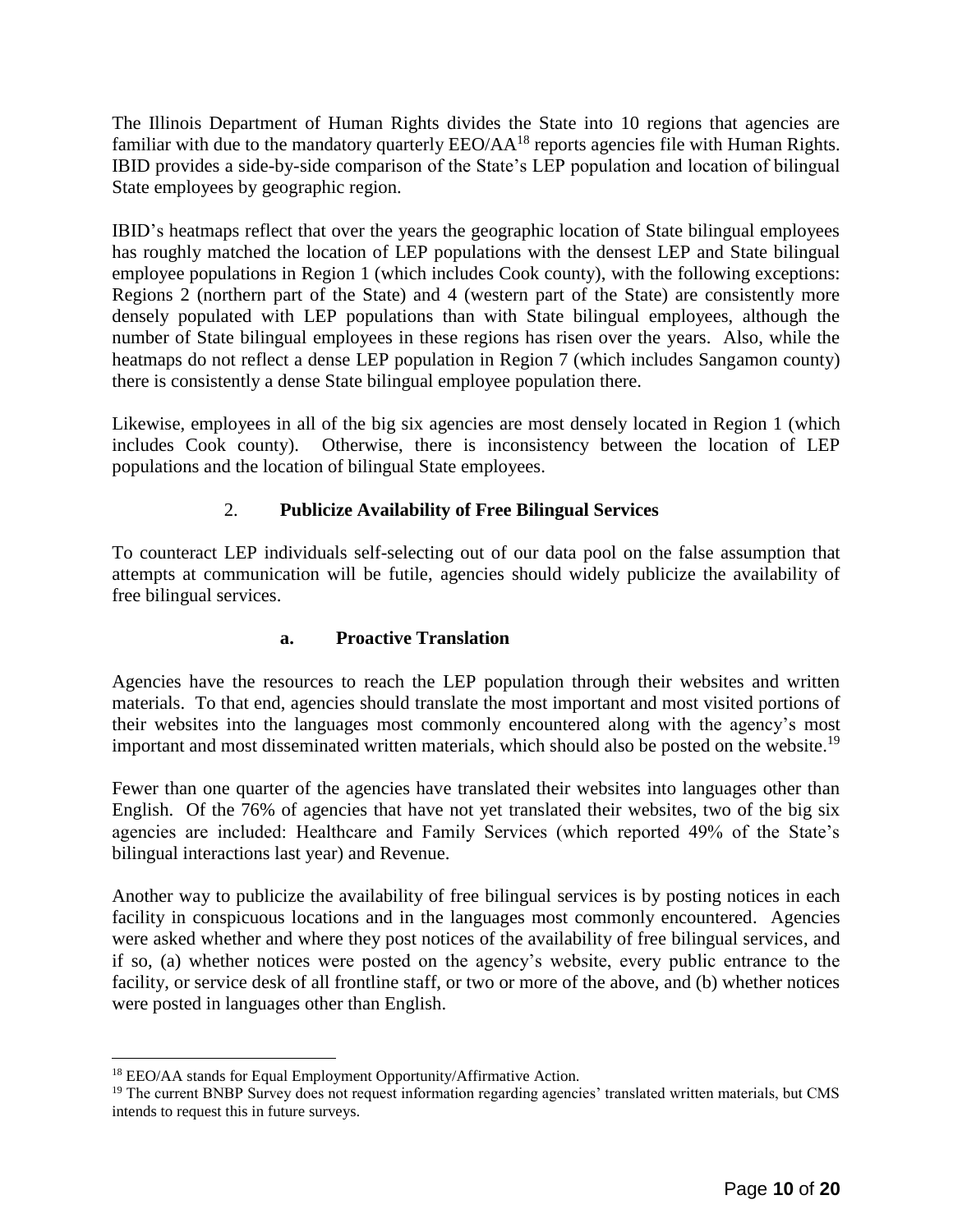Just over half of agencies report posting notices of the availability of free bilingual services. Of those, 38% post via two or more of the listed avenues, 33% of the notices appear on the agency's website, and 29% of the notices are through other means.

Most agencies post notices in the languages they most frequently encounter; however, 10% of agencies' notices were only in English.

## **b. Outreach**

Another opportunity to raise awareness of the State's bilingual program is through outreach in different languages to community groups, advocacy organizations, and members of the business community who assist LEP individuals. This outreach could be conducted in connection with employment outreach.

#### **c. On-Site Resources**

Each facility that receives a substantial amount of bilingual interactions should have on-site bilingual resources that are immediately available to the public. These could consist of on-site suggestion forms, an on-site liaison to provide guidance and answer questions, or a method of contacting a help desk for language assistance.

## **D. Part II: Assessing State's Capacity to Address Demand for Bilingual Services**

## 1. **Bilingual Staffing Needs Assessment**

Agencies have not historically conducted rigorous assessments to determine the number of bilingual employees necessary at each facility to provide effective services to clients who need to communicate in a language other than English. Half (49%) of agencies that reported bilingual interactions last year also acknowledged they do not conduct a bilingual staffing needs assessment. Of the 51% of agencies that reported having a bilingual staffing needs assessment, none reported a detailed assessment.

A formal bilingual staffing needs assessment is necessary to ensure relevant factors are considered when determining the number and location of bilingual positions each agency must have to ensure effective State government service to LEP populations.

We recommend that agencies develop a formal assessment to determine the number of bilingual employees needed, and the languages in which they are needed, at each facility to ensure effective government. One approach, used by at least one other state, $20$  is based on a simple formula to determine the number of bilingual staff in a particular language that is needed at each facility to address the bilingual population in that language. For example, if 20% of bilingual encounters with the public at that facility occur in Spanish, then 20% of the frontline staff at that facility should be bilingual in Spanish.

<sup>20</sup> *See*, [Dymally-Alatorre Bilingual Services Act, California Government Code Section 7290](https://leginfo.legislature.ca.gov/faces/codes_displayText.xhtml?lawCode=GOV&division=7.&title=1.&part=&chapter=17.5.&article=) *et seq*.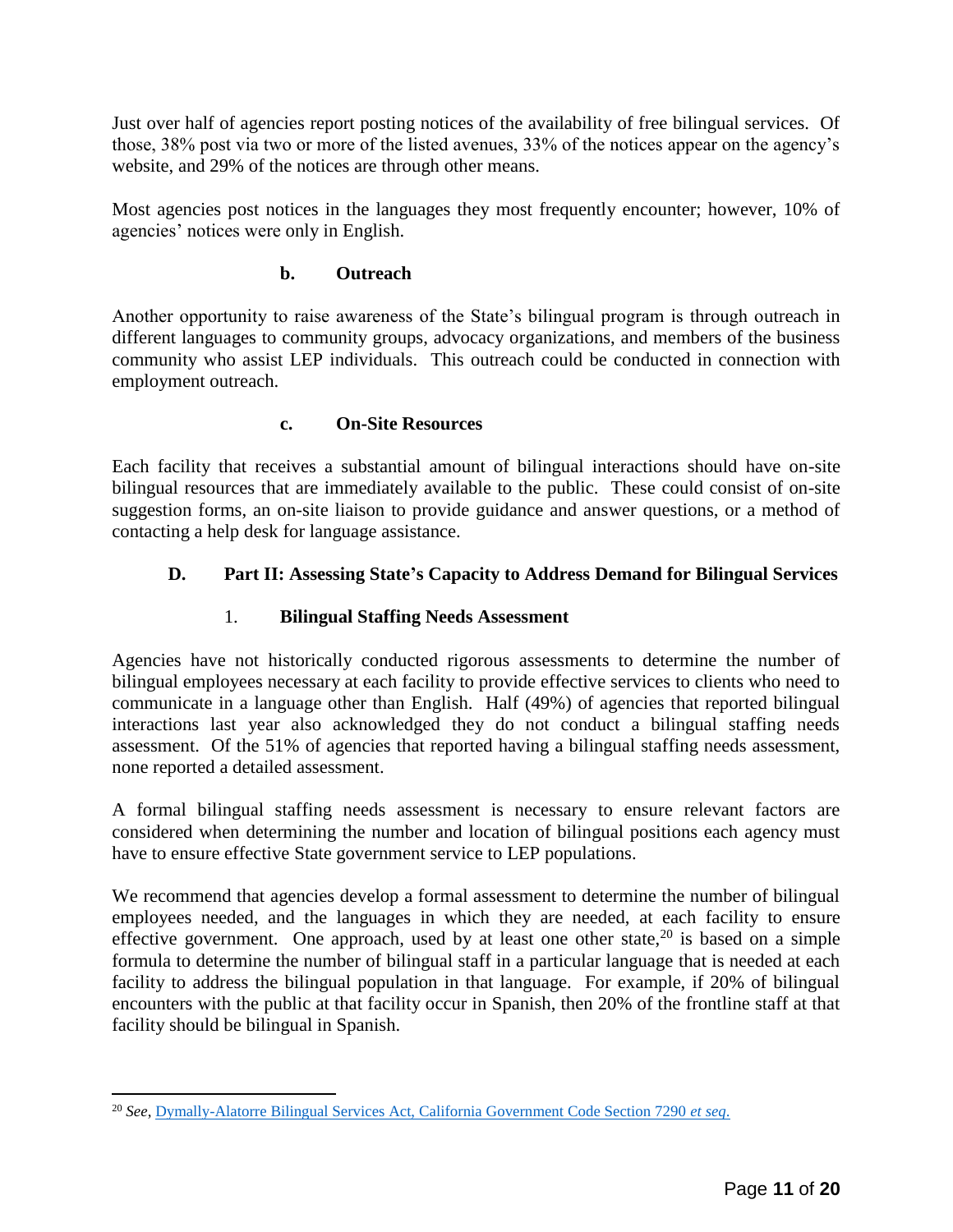## 2. **Capacity to Effectively Serve LEP Populations through State Resources**

Year to year, agencies fluctuate their number of bilingual positions filled, vacated, vacant, posted, created, and dissolved. Agencies are encouraged to scrutinize these data points in IBID and begin to manipulate them more strategically.

## 3. **Gain/Loss: Number of Bilingual State Employees**

As of the end of fiscal year 2018, the total number of bilingual State employees was 2,155, the highest in the past four years. Almost all (99%) were Hispanic/Latino. Almost 30% were fluent in signing/manual communication and 1% could read Braille.

Within the big six agencies, the number of bilingual employees has fluctuated slightly, yet remained relatively constant over the past four years. Notably, the number of bilingual employees within Healthcare and Family Services has been steadily declining.

## 4. **Gain/Loss: Bilingual Positions Filled, Vacated, Vacant, Posted, Created, and Dissolved**

During the past four years, the number of bilingual positions filled State-wide each year has remained relatively level while the number of bilingual positions vacated has sharply declined in the past two years. More coded position descriptions were revised to add the bilingual requirement rather than delete it. The number of job postings for bilingual positions is rising. Consistently, more bilingual positions have remained unoccupied than occupied, with a spike in unoccupied positions in 2018.

Here is an overview for the big six agencies.

## *Healthcare and Family Services:*

The number of bilingual positions filled each year spiked two years ago but has fallen slightly while the number of bilingual positions vacated has been rising. Last year, more job descriptions were revised to add the bilingual requirement than delete it. The number of job postings for bilingual positions has remained relatively static. Consistently, more bilingual positions have remained unoccupied than occupied, with a spike in unoccupied positions in the past two years.

#### *Human Services:*

The number of bilingual positions filled has fluctuated slightly through the years while the number of bilingual positions vacated was highest in 2015 and has plummeted since then. The number of job postings for bilingual positions was highest in 2015, fell sharply in 2016 and has fluctuated since then. In the past two years, the number of unoccupied bilingual positions is rising compared to the number of occupied positions.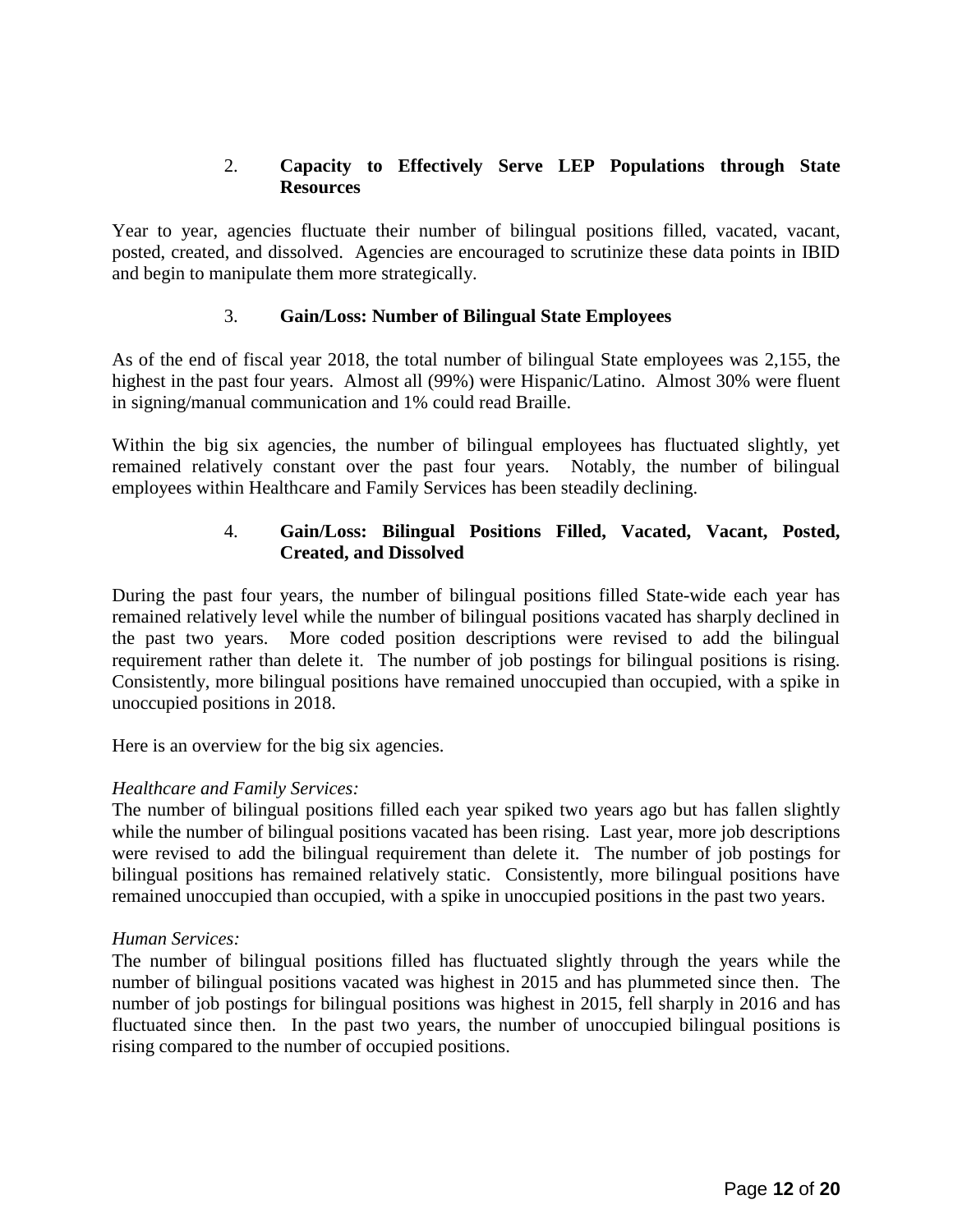#### *Children and Family Services:*

Slightly more bilingual positions at Children and Family Services were filled than vacated, but the number of positions vacated is on the rise. More job descriptions were revised to add the bilingual requirement than delete it. The number of job postings for bilingual positions has fluctuated sharply through the years. The number of unoccupied bilingual positions is rising compared to the number of occupied positions.

#### *Employment Security:*

Employment Security filled significantly more bilingual positions than were vacated and revised more job descriptions to add the bilingual requirement rather than eliminate it. The number of job postings for bilingual positions is steadily increasing. The number of unoccupied bilingual positions is rising compared to the number of occupied positions.

#### *Lottery:*

Lottery reports that last year two bilingual positions were posted, filled, and vacated, and that no bilingual positions are unoccupied. Moreover, in 2018 all Coded positions became non-Coded positions.

#### *Revenue:*

Revenue reports that over the past three years fewer than 10 bilingual positions have been posted, filled, and vacated while more than 70 bilingual positions remained unoccupied, and that no job descriptions were revised to add or eliminate the bilingual requirement.

#### 5. **Bilingual Language Usage**

In assessing the State's capacity to serve our LEP populations, in addition to the number of State bilingual employees, we must also consider whether they are using their bilingual skills too rarely or too often for one employee.

#### **a. Usage of Bilingual Pay and Bilingual Skills**

This category measures the extent to which State employees who receive the bilingual pay supplement utilize their bilingual skills.

State-wide and within the big six agencies the number of employees who receive the bilingual pay supplement and the number of bilingual employees who actually utilize their bilingual skills are roughly aligned. This shows that the State's bilingual employees are actually utilizing their bilingual skills at work. An increasing number of bilingual employees for Healthcare and Family Services actually use their bilingual skills at work.

#### **b. Bilingual Interactions Per Employee**

Another way of gauging an agency's capacity to address its bilingual population is by analyzing the burden on each bilingual staff member to handle the volume of bilingual interactions. The greater the stress on the staff member, the greater the number of bilingual staff members the agency should hire.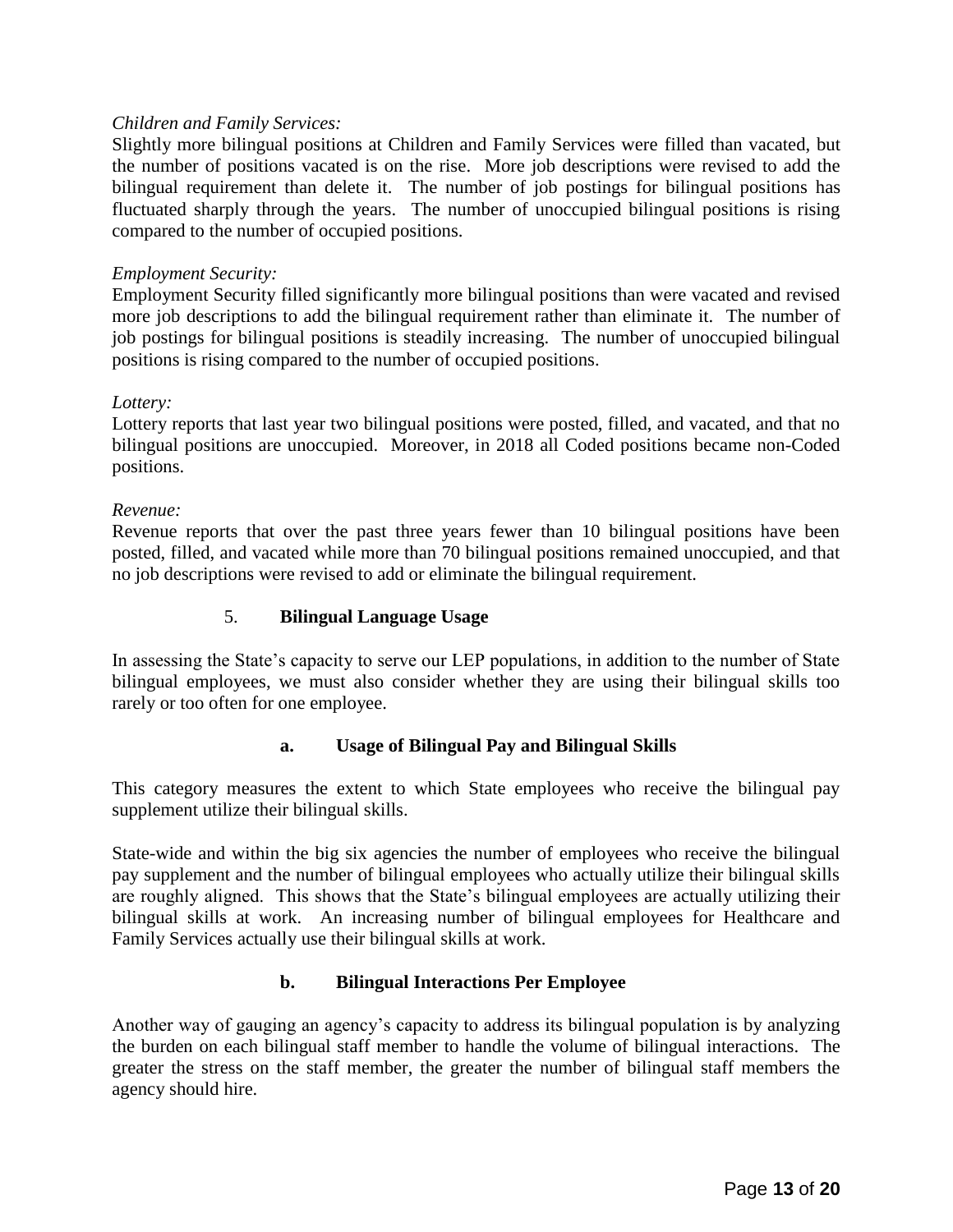As reflected in IBID under "Interactions Per Employee", the two agencies in which bilingual employees handled the highest amount of interactions per employee last year were Lottery (4,880 bilingual interactions per employee) and Healthcare and Family Services (4,495 bilingual interactions per employee).

## 6. **Missed Language Assistance Opportunities**

Agencies should track the number of times language assistance is requested but unavailable because it reveals potential gaps in our bilingual program. Agencies should also track the number of times language assistance is handled by a family member, friend, or member of the public in attendance as opposed to by the State. Because it is the State's responsibility to provide meaningful language access to its residents, we must be cognizant of all requests for language assistance, both obvious and subtle.

## **a. Language Assistance Unavailable**

Currently, most agencies claim to track the number of times language assistance is requested but not available, however, this seems doubtful given that agencies are not yet properly tracking the number of times language assistance is requested and is available. All but one agency reported satisfying all requests for language assistance.

## **b. Language Assistance Provided by Others**

Only two agencies<sup>21</sup> reported that language assistance is regularly provided by someone unaffiliated with the State such as a family member, friend, or member of the public. One of those agencies<sup>22</sup> reported only using adults.

## 7. **Compliance with State Services Assurance Act for FY2008**<sup>23</sup>

The State Services Assurance Act was enacted because:

*The General Assembly finds that State government delivers a myriad of services that are necessary for the health, welfare, safety, and quality of life of all Illinois residents. Because State services are used by many Illinois citizens who cannot speak the English language fluently, there is a need for bilingual State employees. The number of workers in State government who speak a language other than English is inadequate, leaving those workers who do speak another language overworked and incapable of meeting the rising demand for their services.*

*In response to this crisis, it is the intent of the General Assembly in FY 2008 to ensure the hiring and retention of additional bilingual frontline staff in State agencies where public services are most used. These additions take into account our State's current revenue crisis and are a first step. Raising bilingual staffing to meet higher national standards to* 

<sup>&</sup>lt;sup>21</sup> Human Services and Department of Financial and Professional Regulation.

<sup>22</sup> Human Services.

<sup>23</sup> [5 ILCS 382/1](http://www.ilga.gov/legislation/ilcs/ilcs5.asp?ActID=2960&ChapterID=2) *et seq.*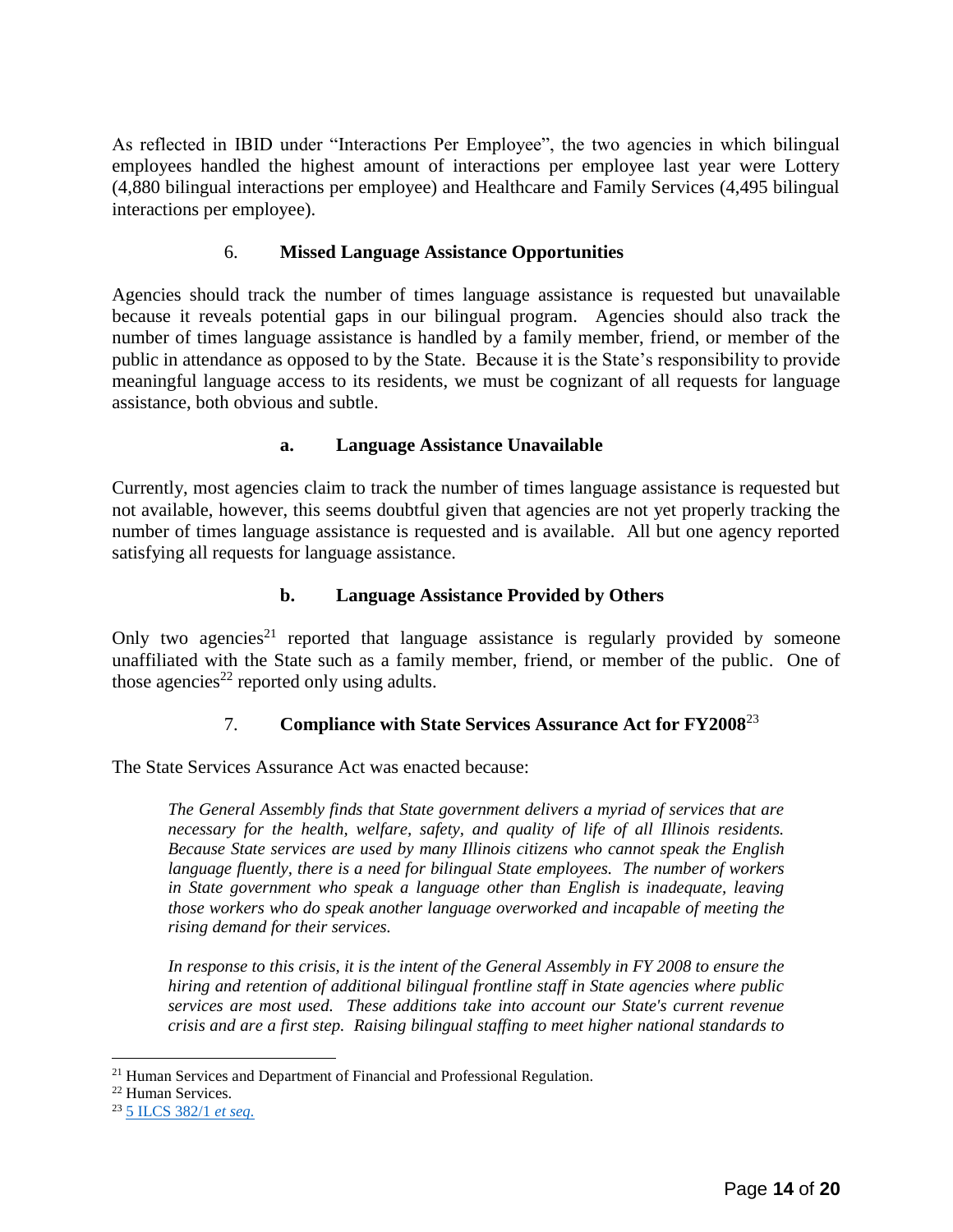#### *fully ensure the effective delivery of essential services is the long-term goal of the General Assembly.*<sup>24</sup>

The State Services Assurance Act sets staffing standards for frontline bilingual staff who are members of various AFSCME bargaining units within 10 State agencies. These agencies are required to increase and maintain the number of frontline bilingual staff over the levels they maintained on June 30, 2007 and the Act lists the number each agency is required to maintain.

| <b>Compliance with State Services Assurance Act</b> |                                    |                           |                                    |                              |                          |                              |  |
|-----------------------------------------------------|------------------------------------|---------------------------|------------------------------------|------------------------------|--------------------------|------------------------------|--|
| <b>Agency covered by SSA Act</b>                    | # union<br>bilingual staff<br>2007 | # required to<br>increase | # union<br>bilingual staff<br>2018 | Total<br>required in<br>2018 | Net<br><b>Difference</b> | <b>SSA Act</b><br>compliant? |  |
| Corrections                                         | 45                                 | 40                        | 109                                | 85                           | 24                       | <b>YES</b>                   |  |
| <b>Human Services</b>                               | 599                                | 120                       | 1,379                              | 719                          | 660                      | <b>YES</b>                   |  |
| Mental Health/Developmental Centers                 |                                    | 20                        |                                    |                              |                          |                              |  |
| <b>Family/Community Resource Centers</b>            |                                    | 100                       |                                    |                              |                          |                              |  |
| Children and Family Services                        | 154                                | 40                        | 160                                | 194                          | $-34$                    | <b>NO</b>                    |  |
| <b>Veterans Affairs</b>                             |                                    | 5                         |                                    | 6                            | -5                       | NO.                          |  |
| <b>Environmental Protection Agency</b>              | 14                                 | 5.                        | 11                                 | 19                           | -8                       | NO.                          |  |
| <b>Employment Security</b>                          | 117                                | 10                        | 135                                | 127                          | 8                        | <b>YES</b>                   |  |
| Natural Resources                                   | $\Omega$                           | 5                         | $\overline{2}$                     | 5                            | $-3$                     | NO.                          |  |
| Public Health                                       | 12                                 | 5                         | 25                                 | 17                           | 8                        | <b>YES</b>                   |  |
| <b>State Police</b>                                 |                                    | 5                         | 0                                  | 6                            | -6                       | NO.                          |  |
| Juvenile Justice                                    | 44                                 | 25                        | 44                                 | 69                           | $-25$                    | NO.                          |  |

The chart below details the State Services Assurance Act compliance for the listed agencies.

As reflected in the chart above and in IBID ("State Services Assurance Act Compliance"), only 40% of the agencies are in compliance with the State Services Assurance Act. Children and Family Services, which received the third highest number of bilingual interactions last year, is not in compliance.

#### 8. **CMS Master Contract**

In addition to in-person staff members, 35% of agencies supplemented their bilingual services with the telephonic language interpreter services available through  $CMS^2$ <sup>5</sup> Usage amounted to 726,919 minutes, or approximately one year and four and a half months. Ninety-eight languages were requested. By far (75%), the top requested language was Spanish, as noted below.

| <b>CMS Master Contract</b> |         |        |  |  |  |  |
|----------------------------|---------|--------|--|--|--|--|
| 1                          | Spanish | 75.63% |  |  |  |  |
| 2                          | Arabic  | 3.91%  |  |  |  |  |
| 3                          | Polish  | 3.86%  |  |  |  |  |
| 4                          | French  | 2.68%  |  |  |  |  |
| 5                          | Russian | 1.83%  |  |  |  |  |

<sup>24</sup> *[Id](http://www.ilga.gov/legislation/ilcs/ilcs5.asp?ActID=2960&ChapterID=2)*, at §3-10.

<sup>&</sup>lt;sup>25</sup> CMS Master Contract #CMS3672730 provides language interpreter services by way of a three-way telephone conversation.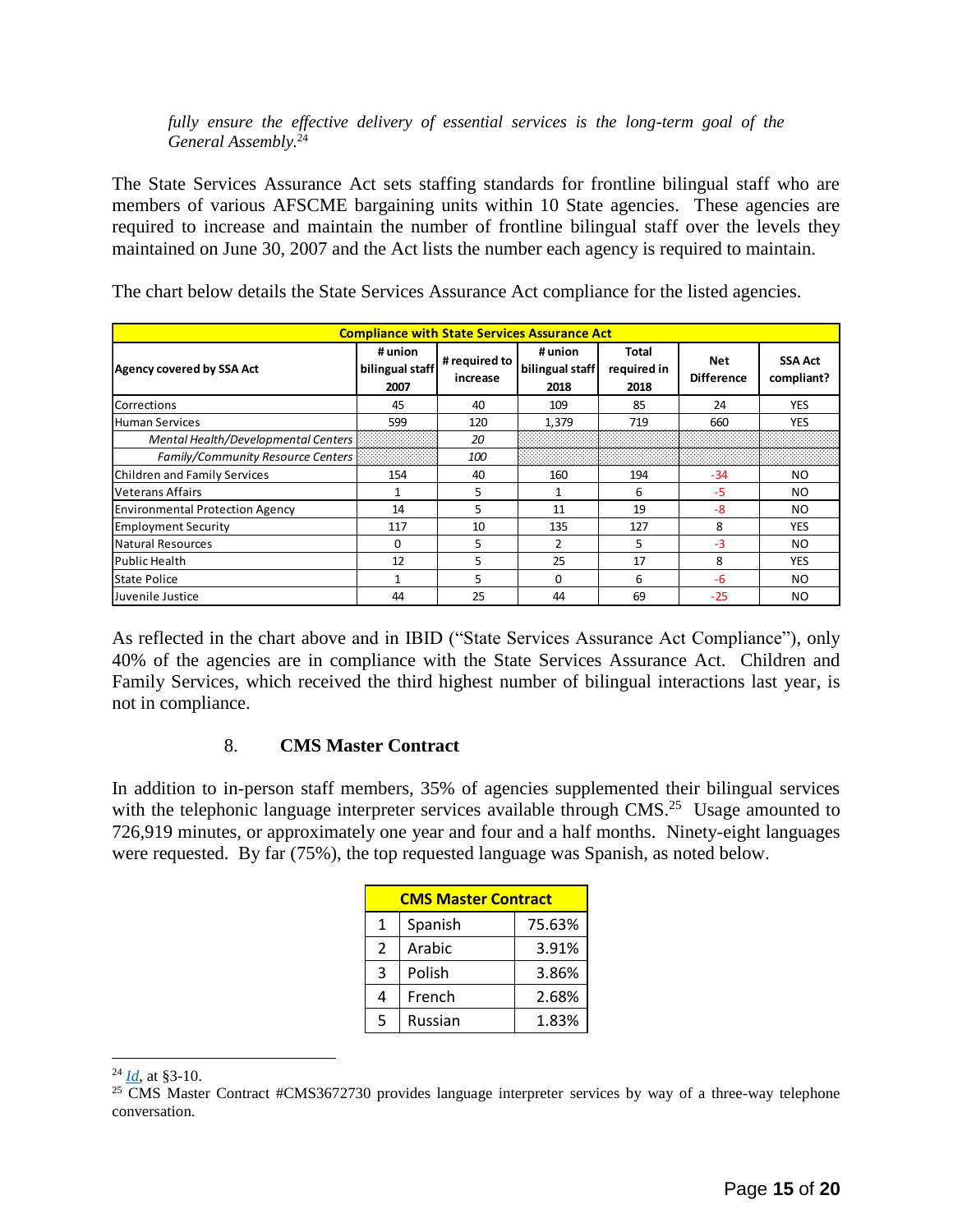| <b>CMS Master Contract</b> |                |       |  |  |  |
|----------------------------|----------------|-------|--|--|--|
| 6                          | Mandarin       | 1.01% |  |  |  |
| 7                          | Cantonese      | 1.01% |  |  |  |
| 8                          | Swahili        | 0.99% |  |  |  |
| 9                          | Vietnamese     | 0.83% |  |  |  |
| 10                         | Korean         | 0.71% |  |  |  |
| 11                         | <b>Burmese</b> | 0.67% |  |  |  |
| 12                         | Hindi          | 0.65% |  |  |  |

The remaining 86 languages were requested less than 0.5% of the time.

## **E. Appropriate Language Capabilities**

Illinois law requires agencies to ensure bilingual employees possess appropriate bilingual capabilities to serve the significant numbers of people with limited English proficiency. The BNBP Survey does not currently solicit data regarding language proficiency assessments, yet we intend to include this on future surveys.

Agencies should evaluate their language proficiency assessments to ensure they are sufficiently robust and (a) can identify fluency, (b) are closely related to the job duties for the position, and (c) include common industry terms.

## **F. Other Resources**

#### 1. **Employment Budget Allocations**

The Personnel Code requires CMS to report agencies' employment budget allocation in the BNBP Report. All agencies reported the budget allocated for the supplemental bilingual pay earned by bilingual employees, however, agencies should consider dedicating resources towards outreach, training, and other activities in furtherance of their bilingual programs in their employment budget allocations as well.

#### 2. **Training**

The BNBP surveys do not currently solicit information about training, but CMS intends to include this in future surveys. We recommend that agencies train employees whose duties impact the bilingual workforce (e.g., Diversity, Human Resources, Affirmative Action staff) on the State's bilingual program to increase engagement, awareness, and a sense of purpose.

#### **VI. Analysis**

Language tracking by all agencies must improve to appreciate the true demand for bilingual State services. Given that Healthcare and Family Services receives roughly half of the State's bilingual interactions, this agency is an ideal testing ground for initiatives to improve the State's bilingual program.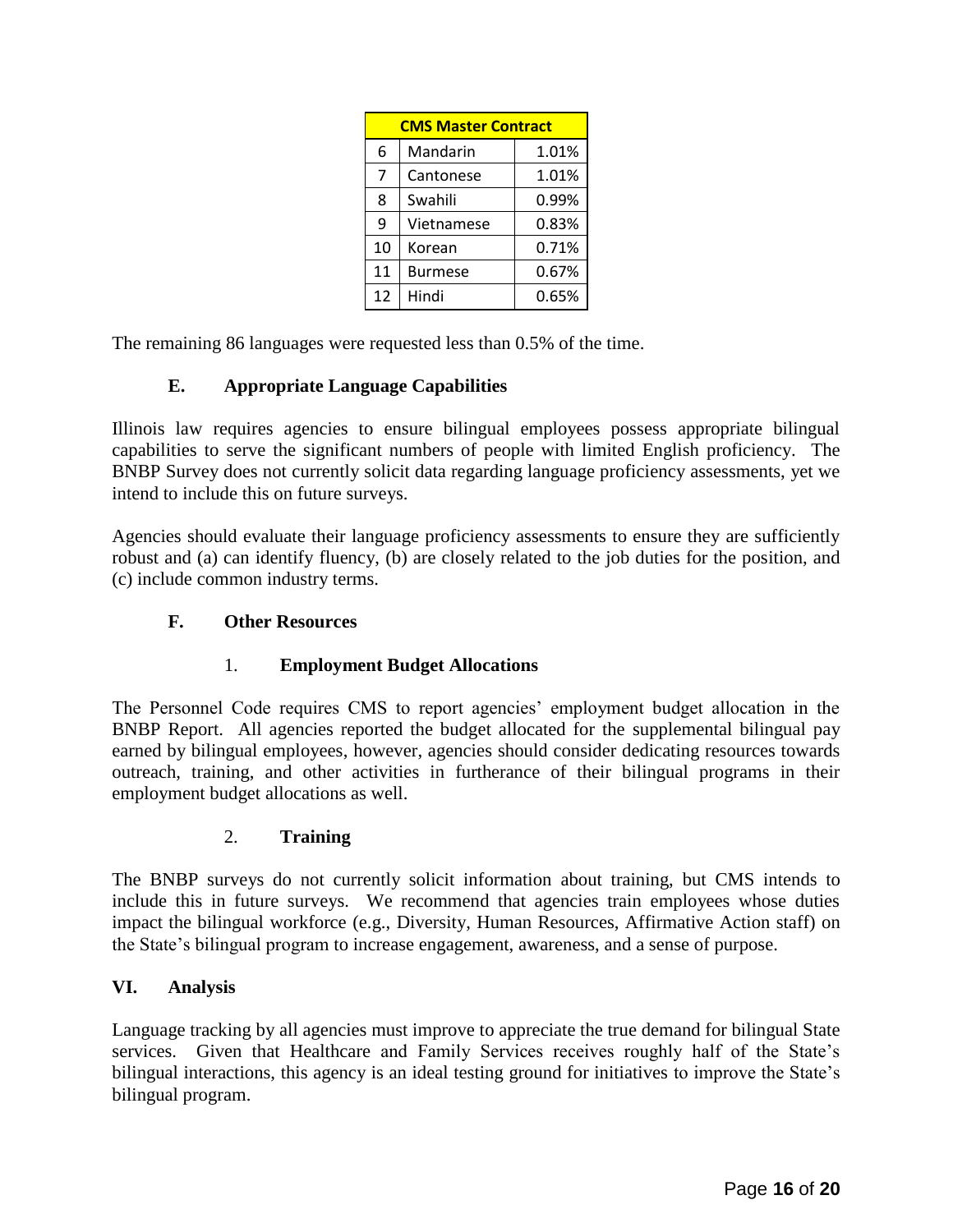Overall, the State is encountering an increasing number of bilingual interactions, which tend to be quick (15 minutes or less) and frequent (occurring at least once a day), although bilingual interactions at some agencies, such as Children and Family Services and Revenue, last longer (more than half a day) and consume greater resources (100% in-depth).

There is opportunity for improvement coordinating the location of bilingual employees with the location of LEP populations. Agencies should scrutinize IBID's heatmaps to assist with the decision regarding where to locate bilingual employees.

Agencies should also prioritize publicizing the availability of free bilingual services. More than three-fourths of agencies have not yet begun translating their websites, including Healthcare and Family Services. Agencies should also post notices in conspicuous locations in each facility regarding the availability of free bilingual services in the languages most frequently encountered.

After language tracking, the most significant improvements agencies can make to their bilingual programs is to adopt a bilingual staffing needs assessment. No agency appears to have adopted a formal assessment and this is crucial for determining the number of bilingual staff needed at each facility and which languages are most frequently encountered.

Information regarding agencies' bilingual position changes<sup>26</sup> can be helpful when determining the net gain or loss in bilingual positions during the year, both occupied and unoccupied. The number of bilingual employees is rising State-wide because more bilingual positions are being created and filled than vacated and eliminated. More bilingual positions remain unoccupied than occupied; however, the increase in job postings demonstrates an effort to fill these positions.

IBID reflects that at Healthcare and Family Services more bilingual positions were vacated than filled last year even though more job descriptions were revised to add the bilingual requirement rather than delete it. The data reflect that the number of job postings for bilingual positions issued by Healthcare and Family Services has not risen much in the past several years.

Most agencies do not overly burden their bilingual employees, however data for two agencies indicate their bilingual resources are too thin: Healthcare and Family Services (4,495 bilingual interactions per employees) and Lottery (4,880 bilingual interactions per employee).

Another way of measuring whether agencies have an appropriate number of bilingual employees is through reviewing agencies' compliance with the State Services Assurance Act for FY2008. Forty percent of agencies do not meet the required staffing levels.

While the State as a whole is filling more bilingual positions than it is losing, the location of bilingual State employees should better correspond to U.S. Census LEP data. Individual agencies have been given tools to monitor themselves, make informed decisions, and craft targeted initiatives. Because the State's bilingual program is in its infancy and data quality needs to improve, there is not enough information to appreciate which agencies have the most successful bilingual programs. As our bilingual program becomes more sophisticated and

<sup>&</sup>lt;sup>26</sup> Note that fluctuations over the past four years may be due in part to fluctuations in funding for the State budget.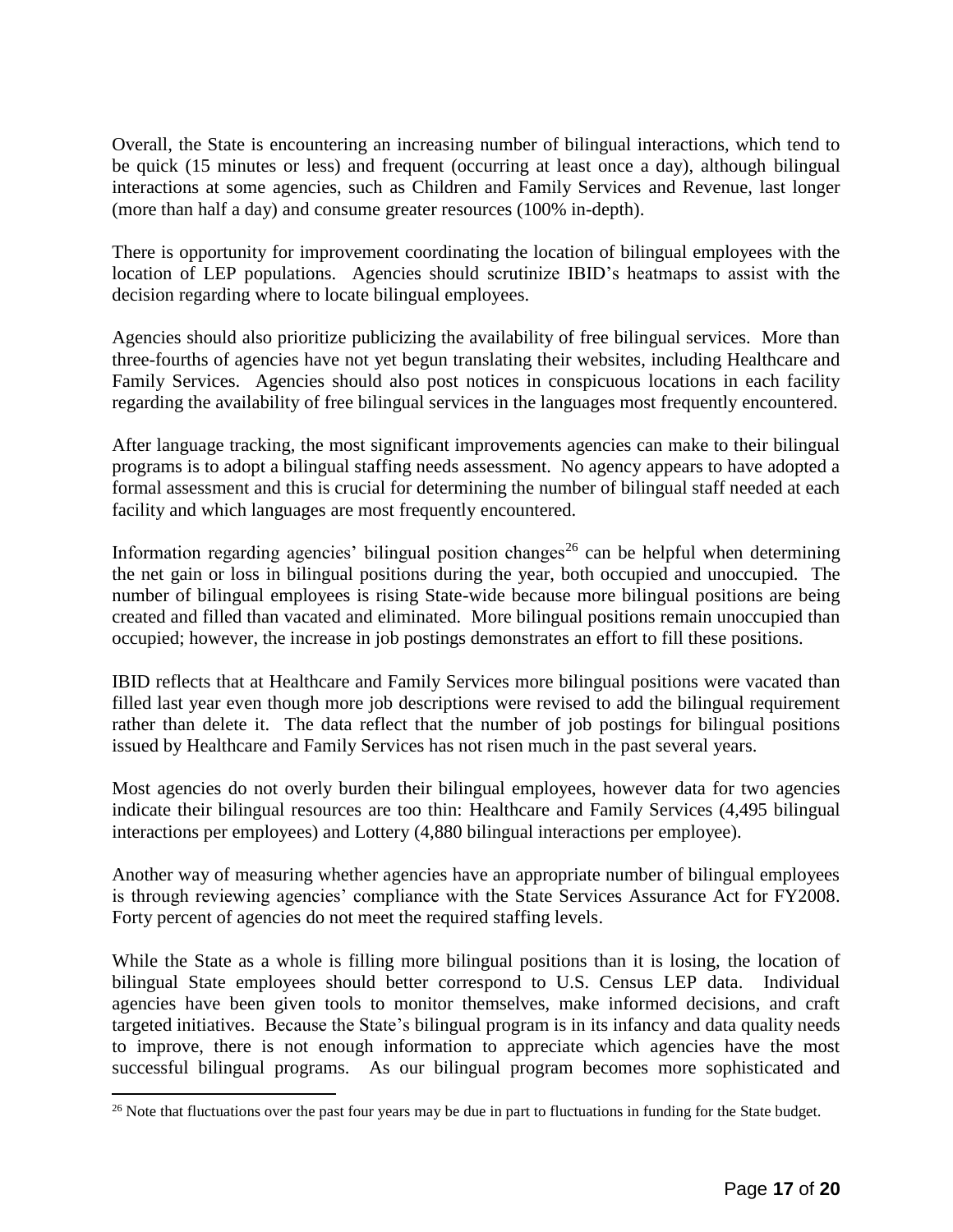agencies become more deliberate in their choices involving bilingual issues, CMS will be better positioned to showcase how following the State's BNBP procedures will strengthen agencies' ability to represent everyone in their service populations, including LEP populations.

## **VII. Best Practices**

CMS did not solicit best practices from agencies in the 2017 BNBP Survey. Moreover, since the State's bilingual program is still in its infancy, there is not enough information to appreciate which agencies have the most successful bilingual programs. Nevertheless, many agencies have begun translating their websites and they deserve to be applauded. These agencies are:

- **A.** Children and Family Services
- **B.** Deaf and Hard of Hearing Commission
- **C.** Employment Security
- **D.** Environmental Protection Agency
- **E.** Financial and Professional Regulation
- **F.** Human Services
- **G.** Illinois Commerce Commission
- **H.** Lottery
- **I.** Public Health
- **J.** State Fire Marshal
- **K.** State Police

Although the Department of Human Rights' website is not yet translated, it has translated numerous of its most important written materials into 16 different languages and posted those on its website. Such materials include information about pursuing complaints of discrimination and guidance regarding fair housing. Other translated documents also include information about sexual harassment and employment discrimination.

## **VIII. Recommendations**

## **A. Improve Data Collection Procedures**

The foundation of the State's bilingual program rests on appreciating the demand for bilingual State services. Absent tracking every language in which a bilingual interaction with the public occurs, there is no way to grasp the volume of requests for language assistance. We recommend that agencies diligently track the languages in which all public interactions occur, including English, using a real-time mechanism completed by frontline staff. We further recommend that agencies track the incidents when language assistance is requested but not available or provided by someone unaffiliated with the State (e.g., a family member, friend, or member of the general public).

## **B. Develop a Bilingual Staffing Needs Assessment**

Agencies should develop a formal assessment process to determine the appropriate number of bilingual staff necessary to address the agency's bilingual service population. A formal bilingual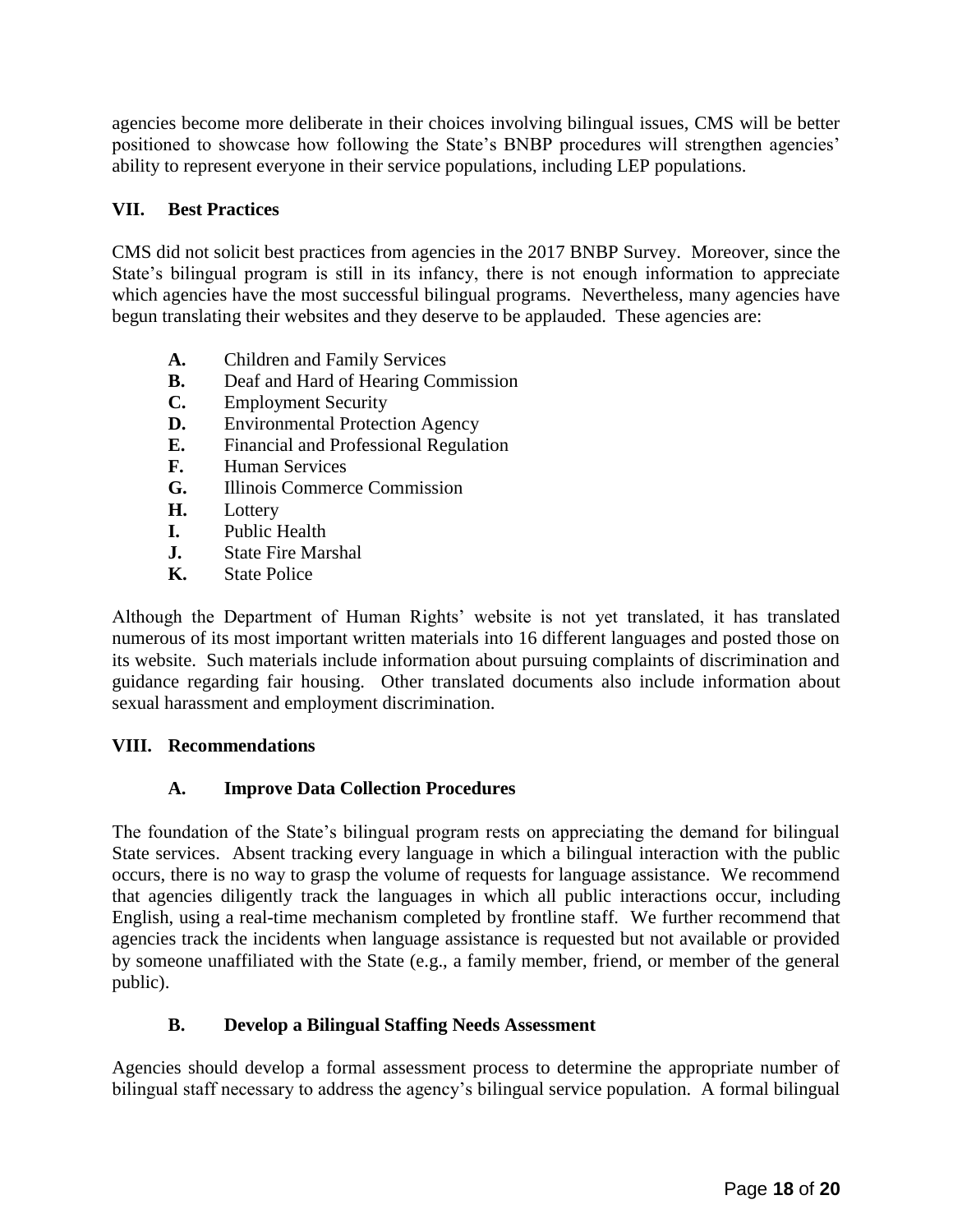staffing needs assessment is necessary to ensure relevant factors are considered when determining the number and location of bilingual positions each agency must have to ensure effective State government service to LEP populations.

We recommend that agencies develop a formal assessment to determine the number of bilingual employees needed, and the languages in which they are needed, at each facility to ensure effective government. Agencies may find it helpful to use a formula similar to that used by the State of California which calculates the proportion of government encounters in a particular language at each facility and requires a corresponding proportion of bilingual staff in that language at that facility.

Agencies are also encouraged to consider U.S. Census data regarding the limited English population of the agency's service population, including geographic region and those directly impacted by the agency's function.

## **C. Publicize the Availability of Free Bilingual Services**

Agencies should publicize the availability of free bilingual services by posting notices in conspicuous locations and in the languages most commonly encountered, translating the most important and most visited portions of their websites into the languages most commonly encountered, translating their most important and most disseminated written materials into the languages most commonly encountered, and posting translated documents on their websites.

## **D. Incorporate U.S. Census LEP Data into Bilingual Plan**

Using the heatmap, agencies are encouraged to coordinate their bilingual efforts from adding or deleting the bilingual option from job descriptions, to posting and filling vacancies, to adding or subtracting the number of bilingual employees in the regions in which the heatmaps suggest they are most needed. We also recommend that agencies explore Census LEP data to identify the languages most used by LEP populations in the various regions.

## **E. Examine Internal Bilingual Plan Through BNBP Lens**

This 2018 BNBP Report offers numerous ideas agencies can adopt that will help them shape and develop their bilingual programs. Agencies are encouraged to utilize IBID to isolate and study their own agency's datapoints, draw comparisons with similar sister agencies and the State, and implement initiatives listed herein that will target the agency's unique needs.

## **F. Draft Written Policies Regarding the Agency's Bilingual Programs**

CMS recommends that agencies draft written policies regarding their bilingual programs that include the agency's formal assessment process for determining the number of bilingual staff needed to meet its service population's bilingual needs; the agency's language proficiency evaluations for bilingual job candidates; the agency's mechanism for tracking bilingual language interactions; and which government services, websites, and written materials will be offered in languages other than English, at a minimum.